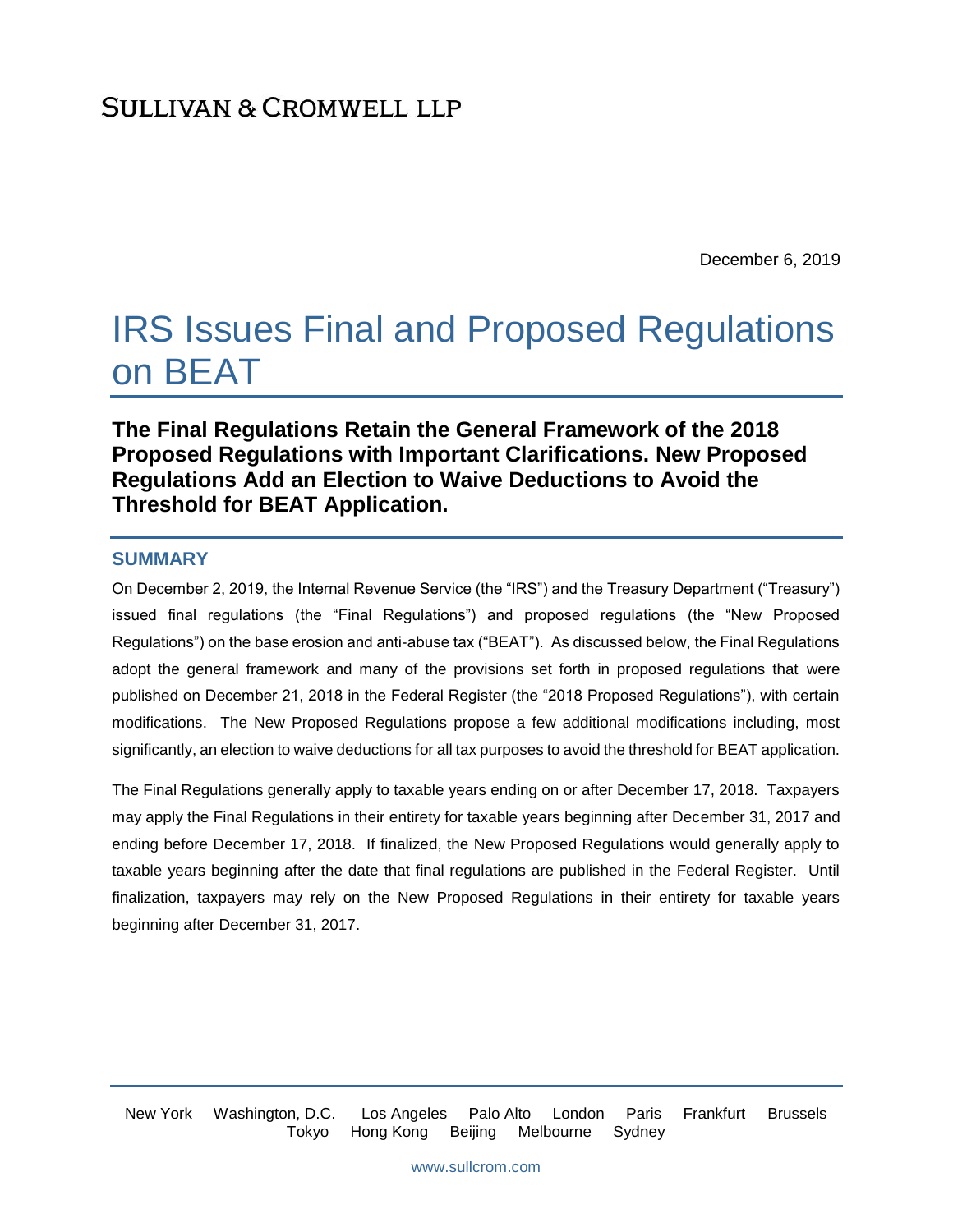Set out immediately below is an overview of the most important changes, for readers generally familiar with BEAT. The overview is followed by relevant background and a more detailed description of provisions.

### **OVERVIEW**

### **GENERAL TAX PRINCIPLES**

The Final Regulations confirm the significance of financial structuring in determining whether transactions give rise to Base Erosion Tax Benefits (as defined under "*Background*", below). The preamble to the Final Regulations (the "Preamble") reiterates the fact that the existence *vel non* of deductions for payments made to related foreign persons (and the characterization of transactions where relevant—*e.g.*, as derivatives) is determined by the application of general principles of federal income taxation to all of the relevant facts and circumstances,<sup>1</sup> including agency principles.<sup>2</sup> The IRS has declined to provide special characterization rules solely for purposes of applying BEAT in light of purported Congressional objectives. Moreover, except in limited specified cases (*e.g.*, the insertion of a conduit into what would otherwise be a Base Erosion Payment (as defined under "*Background*", below)), the Preamble suggests that taxpayers are free to structure their transactions in a manner that minimizes deductions for payments made to related foreign persons, as compared with other economically similar alternatives.

### **ELECTION TO WAIVE DEDUCTIONS**

In addition, the New Proposed Regulations offer taxpayers an election to forgo (on an item-by-item basis) deductions that are otherwise allowable for Base Erosion Payments as necessary to ensure that taxpayers will not exceed the relevant Base Erosion Percentage threshold (as defined under "*Background*", below) and will therefore not be subject to BEAT. $3$  This election is proposed to be available on a retroactive basis (*i.e.*, by filing an amended return).<sup>4</sup> As a result, a taxpayer's maximum exposure to BEAT tax liability may in effect be limited to regular tax on additional net income in an amount equal to its deductions for Base Erosion Payments that exceed the Base Erosion Percentage threshold. *See* Part E.1, below.

<sup>2</sup> *See* Preamble at 23, 31.

- <sup>3</sup> *See* Prop. Treas. Regs. § 1.59A-3(c)(6).
- <sup>4</sup> Prop. Treas. Regs. § 1.59A-3(c)(6)(iii).

<sup>1</sup> Treas. Regs. § 1.59A-3(b)(2)(i); *see also* Preamble at 24 ("[B]ecause existing tax law generally applies, the amounts of income and deduction for purposes of section 59A are generally determined on a gross basis under the Code and regulations."); Preamble at 31 ("To the extent that an amount is treated under general U.S. federal income tax law as received by a U.S. person as an agent for, and is remitted to, a foreign related party, see also Part IV.A (How Base Erosion Payments are Determined in General) of this Summary of Comments and Explanation of Revisions, which discusses the addition of §1.59A-3(b)(2)(i) to clarify that the determination of whether a payment or accrual by the taxpayer to a foreign related party is described in one of four categories of a base erosion payment is made under general U.S. federal income tax law, including agency principles."); Preamble at 65 ("[T]he Treasury Department and the IRS believe that whether an amount constitutes a reduction to determine gross income or COGS must be determined under established principles of U.S. federal income tax law.").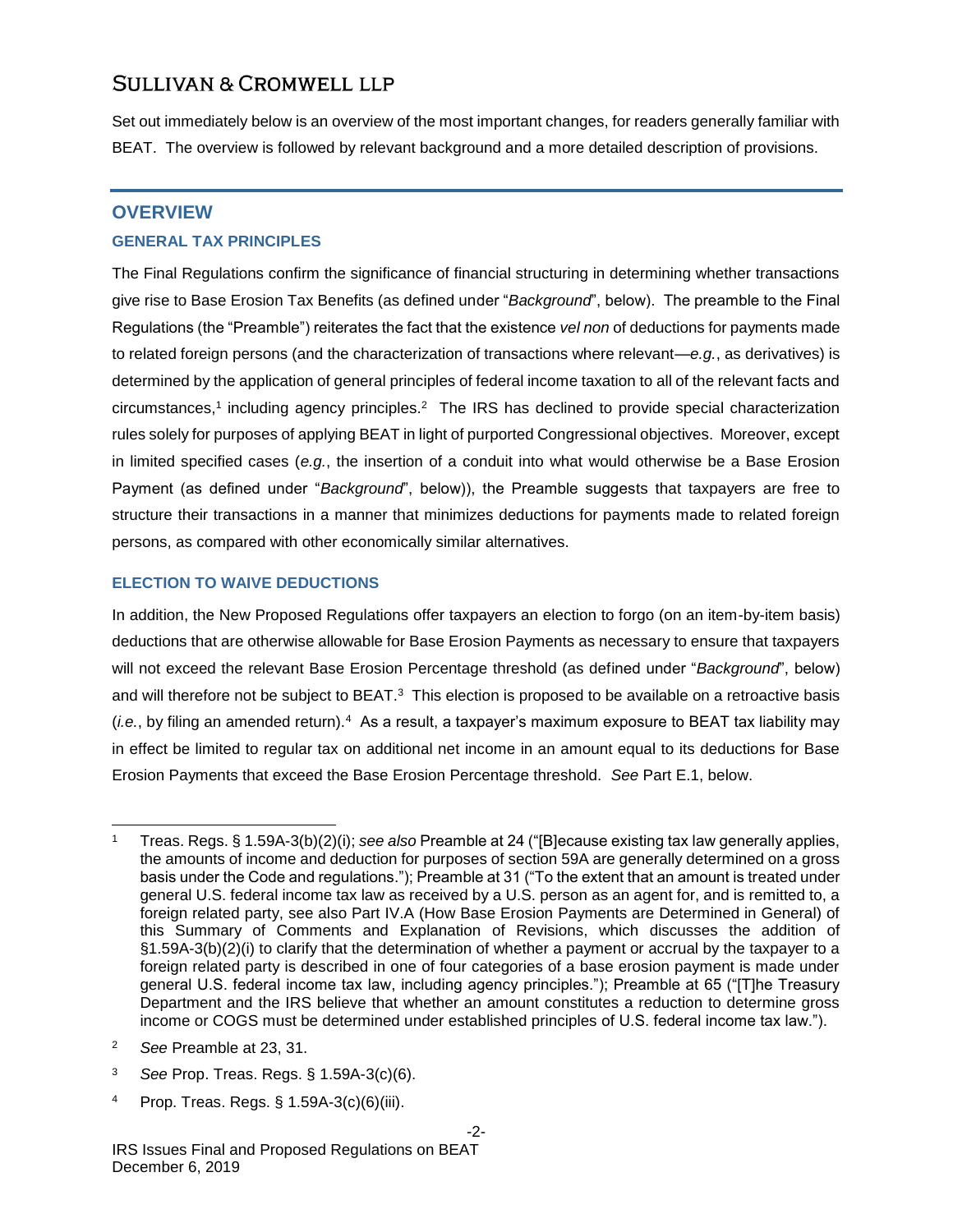### **NETTING**

As an example of the above, the Final Regulations make it clear that the only "netting rule" that applies to deductible payments running in opposite directions between a U.S. and foreign affiliate is one based on the fact that such payments simply do not exist under general U.S. tax principles.<sup>5</sup> Thus, if a foreign affiliate lends money to a U.S. affiliate in exchange for fixed payments of interest, and the U.S. affiliate simultaneously lends money to the foreign affiliate in exchange for floating payments of interest, the U.S. affiliate's deductions for interest paid to the foreign affiliate are Base Erosion Tax Benefits in their entirety.<sup>6</sup> But if these two transactions are part of an interest rate swap that nets the payments within the four corners of a single transaction document, the taxpayer might reasonably conclude that a deductible payment from the U.S. affiliate to the foreign affiliate only exists to the extent of the excess, if any, of the fixed rate over the floating rate.

### **HEDGING TRANSACTIONS**

Similarly, the Final Regulations make it clear that if a U.S. taxpayer enters into a hedging transaction with a foreign affiliate, the U.S. taxpayer's deductions for payments on the hedge may be Base Erosion Payments notwithstanding that the foreign affiliate enters into an identical hedge in the market with an unrelated party. There is no "look-through" for this purpose.<sup>7</sup> But it would presumably not be "abusive" for the taxpayer to ask the foreign affiliate to instead act as an agent of the U.S. affiliate in placing the U.S. affiliate into a hedging transaction directly with the unrelated party. The taxpayer would have to ensure, however, that the relevant facts and circumstances allowed it to conclude that the foreign affiliate was acting as an agent, rather than as a principal, under relevant U.S. tax principles.<sup>8</sup>

### **GLOBAL TRADING AND DEALING**

Likewise, the Preamble expressly states that "a global dealing operation in which participants manage a single book of assets, bear risk, and share in trading profits may be viewed as co-ownership of the trading

l <sup>5</sup> *See* Preamble at 31; Preamble at 172 ("[A]mounts of income and deduction are generally determined on a gross basis under the Code, and unless a rule permits netting (so that there is no deduction or the deduction is a reduced amount, as opposed to a deduction offset by an item of income), no netting is permitted.").

<sup>&</sup>lt;sup>6</sup> Preamble at 33 ("[W]hether the amount of income or deductions with respect to financial contracts that provide for offsetting payments is taken into account on a gross or net basis is determined under generally applicable federal income tax law.").

 $7$  Preamble at 36–37 ("The final regulations do not provide for a netting rule for related-party hedging transactions.").

<sup>&</sup>lt;sup>8</sup> Likewise, the Final Regulations clarify that unlike the case where a U.S. affiliate buys goods from a foreign affiliate and sells them to unrelated U.S. parties (a transaction that does not give rise to any deductible payment to which BEAT could apply, under the so-called "cost of goods sold exception"), a U.S. affiliate that buys goods from a foreign affiliate and leases them to unrelated parties will be required to treat its deductions for depreciation of the purchased property as Base Erosion Tax Benefits. *See*  Preamble at 65–66. But under the right set of facts, nothing would prevent that U.S. affiliate from properly characterizing its leases as sales for U.S. tax purposes.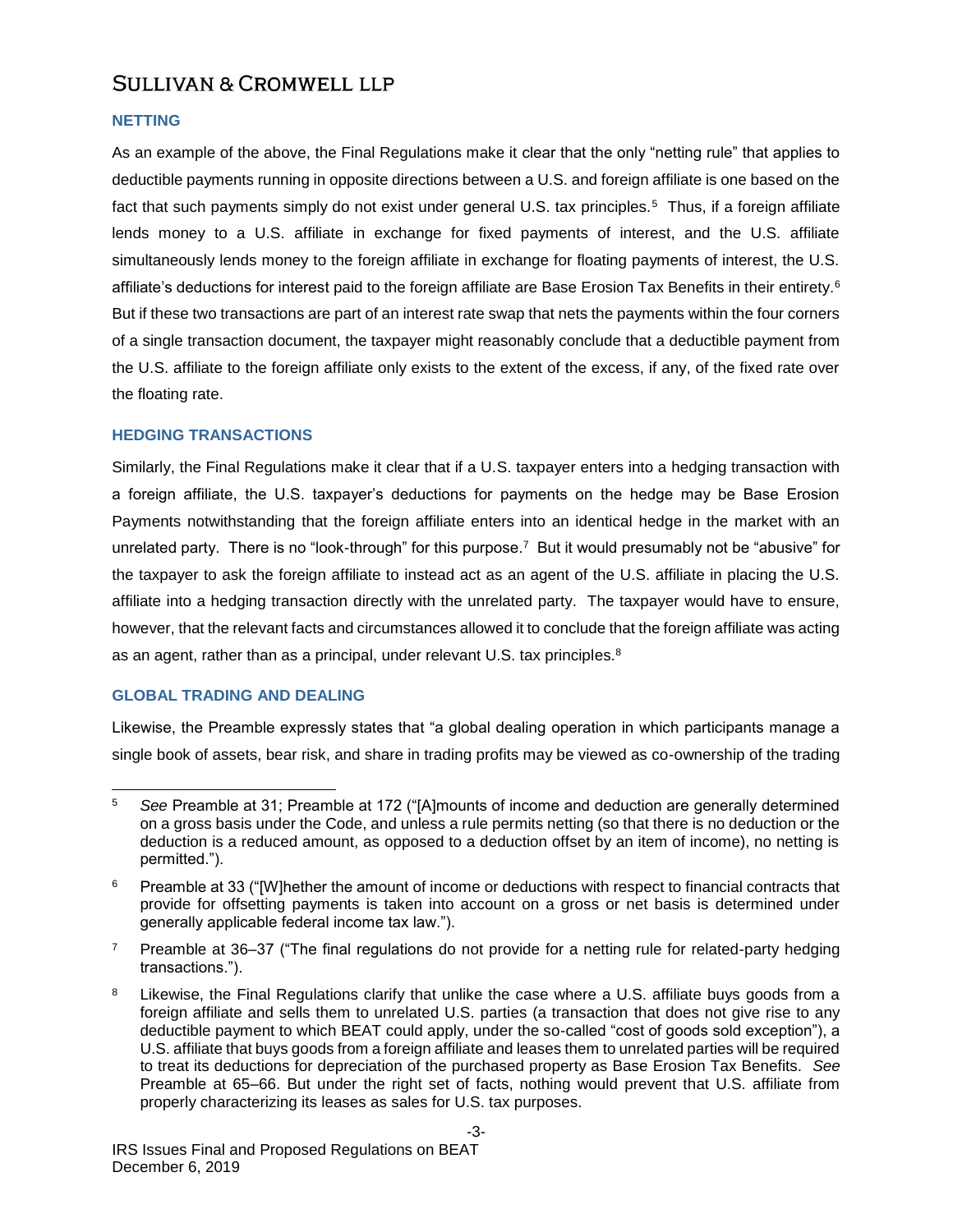positions or similar arrangement, with no deductible payments made by the participants for purposes of section 59A."<sup>9</sup> In other words, in receiving and then remitting a share of such profits to a related foreign person, a U.S. taxpayer is in effect acting as an agent and therefore does not have either income or offsetting deduction. The Final Regulations clearly do not view as abusive the taxpayer's decision to conduct and characterize its operations in this manner.

Whether that is in fact what is happening for U.S. tax purposes, however, is determined by all the relevant facts and circumstances, including not merely the relevant documentation, but also the economic substance of the relationship. If, for example, a foreign affiliate receives fixed amounts from a U.S. affiliate that do not vary with the relevant trading profits but rather increase directly in proportion to the amount of services that the foreign affiliate performs or provides, it is conceivable that the taxpayer's characterization of the payments as a "share" of relevant trading profits might be recharacterized as a deductible payment made in exchange for services under general U.S. tax principles.

### **QUALIFIED DERIVATIVE PAYMENTS**

Likewise, the Final Regulations condition the availability of an exception for "qualified derivative payments" (as defined in Part B.5, below) on characterization of a financial transaction as a derivative under general U.S. tax principles. In this regard, the Preamble expressly states that when a U.S. taxpayer "repos in" stock or securities from a related foreign person, the related foreign person continues to own those stock and securities under general U.S. tax principles (because the U.S. taxpayer is treated as merely holding security for a loan of cash to the related foreign person); it follows that the U.S. taxpayer's remittance to the related foreign person of dividends or interest on the underlying stock or securities does not give rise to income and offsetting deduction in the hands of the U.S. taxpayer (with the latter constituting a Base Erosion Tax Benefit).<sup>10</sup> Rather, such remittance gives rise to neither, because the U.S. taxpayer is in effect acting as an agent for the related foreign person's receipt of interest income.<sup>11</sup>

By contrast, when a U.S. taxpayer "borrows" the same stock or securities from a related foreign person, the related foreign person ceases to own the property under general U.S. tax principles. Importantly, and unlike the 2018 Proposed Regulations, the Final Regulations concede that in such a case, the U.S. taxpayer's remittance of "substitute" dividends, interest or borrowing fees to the related foreign person is made in respect of a derivative relationship, and the associated deduction can therefore meet the requirements of the exception for deductions for qualified derivative payments.<sup>12</sup>

<sup>9</sup> Preamble at 30–31.

<sup>&</sup>lt;sup>10</sup> Preamble at 127 ("[I]n the sale-repurchase transaction, the remittances on the collateral by the nominal buyer to the nominal seller are treated as a payment from the issuer of the security to the nominal seller for U.S. federal income tax purposes.").

<sup>11</sup> *See* Treas. Regs. §. 1.59A-6(d)(2); Preamble at 125, 129.

<sup>12</sup> *See* Preamble at 129, 188.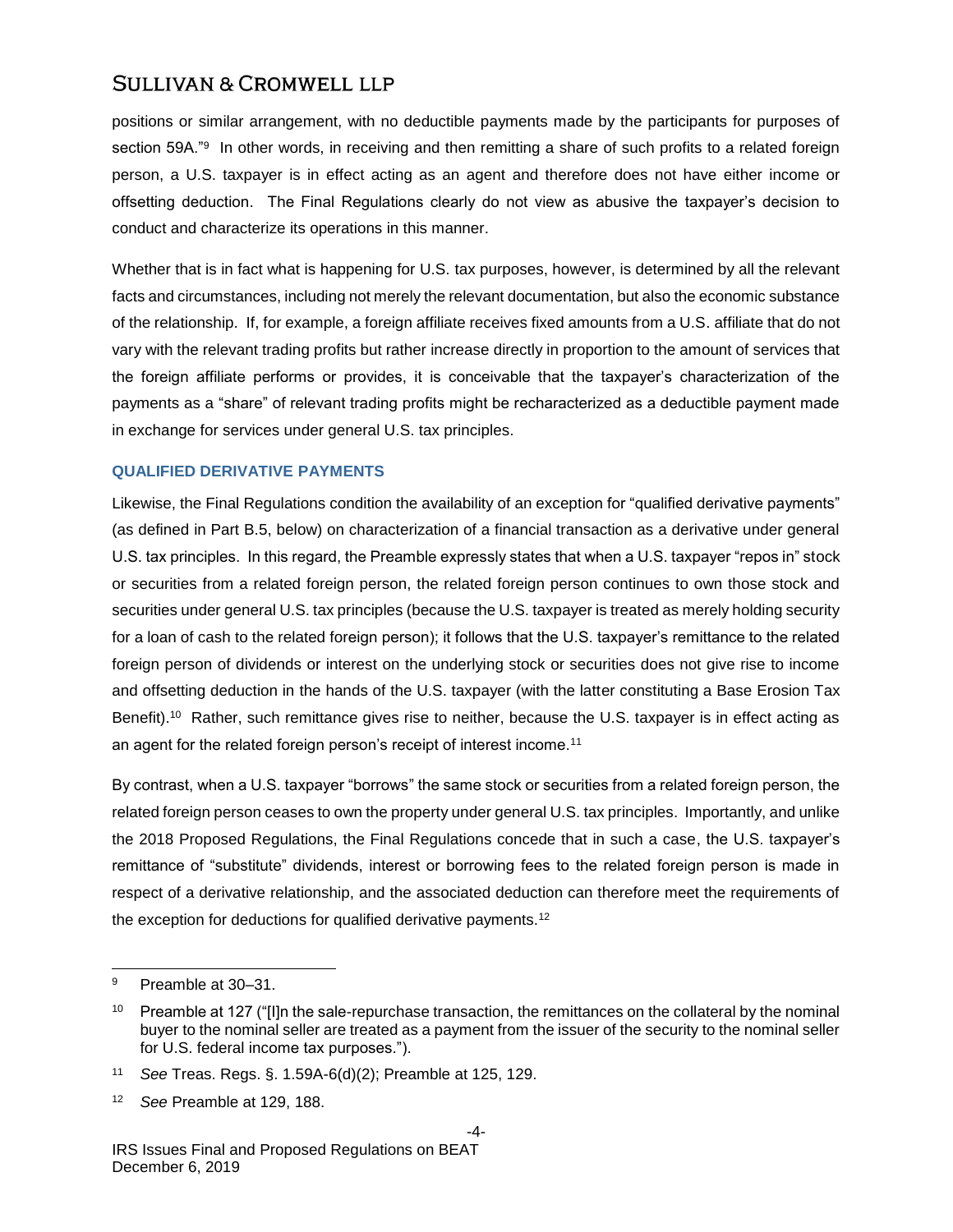Whether the transaction is in fact a repo or a securities borrowing, however, is based on general U.S. tax principles. Thus, where a U.S. taxpayer purportedly repos in stocks or securities from a related foreign person but then sells them in the market to cover a short position, the transaction may in fact be a derivative (*i.e.*, a stock or securities borrowing) under general U.S. tax principles, regardless of what documentation is used.<sup>13</sup> Conversely, where a U.S. taxpayer purports to borrow stock or securities from a related foreign person but then fails to sell them to anyone else, the transaction may in fact be a mere repo under general U.S. tax principles.<sup>14</sup>

The Final Regulations further clarify that in either case, deductions for interest paid in respect of cash received from a related foreign person in respect of such transactions (*i.e.*, where a U.S. taxpayer repos or lends *out* stocks or securities to a related foreign person and receives cash in exchange) are Base Erosion Tax Benefits.<sup>15</sup> Moreover, the Final Regulations provide an anti-abuse rule that treats transactions as unsecured cash borrowings, rather than as derivatives, if that is their economic substance and they are entered into with a principal purpose of avoiding the treatment of payments as Base Erosion Payments.<sup>16</sup> *See* Part B.5, below.

### **LOSSES**

The Preamble states that in the view of Treasury and the IRS, deductions for losses arising from changes in the value of a U.S. taxpayer's property or financial positions are not "allowed with respect to" a payment to a related foreign person (*i.e.*, are not Base Erosion Tax Benefits) merely because a related foreign person is involved in the transaction whereby the taxpayer realizes the loss.<sup>17</sup> As a technical matter, the Final Regulations themselves (unlike the Preamble) do not provide more on this point than that transferring builtin loss property to a related foreign person does not give rise to a Base Erosion Payment (a conclusion that may be of limited significance, because the deduction for any loss arising from such a transfer would normally be deferred or disallowed under Section 267 of the Code).<sup>18</sup> However, similar logic would arguably apply to losses arising from changes in the value of derivative financial contracts (*e.g.*, equity, interest rate

l <sup>13</sup> *See*, *e.g.*, *Provost v. United States*, 269 U.S. 443, 455–57 (1926).

<sup>14</sup> *See* Treas. Regs. §. 1.59A-6(d)(2)(iii)(A) (expressly providing that a derivative does not include "a securities lending transaction . . . that is treated as a secured loan for Federal tax purposes.").

<sup>15</sup> *See* Treas. Regs. § 1.59A-6(c)(1).

<sup>16</sup> *See* Treas. Regs. § 1.59A-6(d)(2)(iii)(C).

<sup>17</sup> *See*, *e.g.*, Preamble at 39–40 ("That is, the term 'base erosion payment' does not include the amount of built-in-loss because that built-in-loss is unrelated to the payment made to the foreign related party.").

<sup>18</sup> *See* Treas. Regs. § 1.59A-3(b)(2)(ix).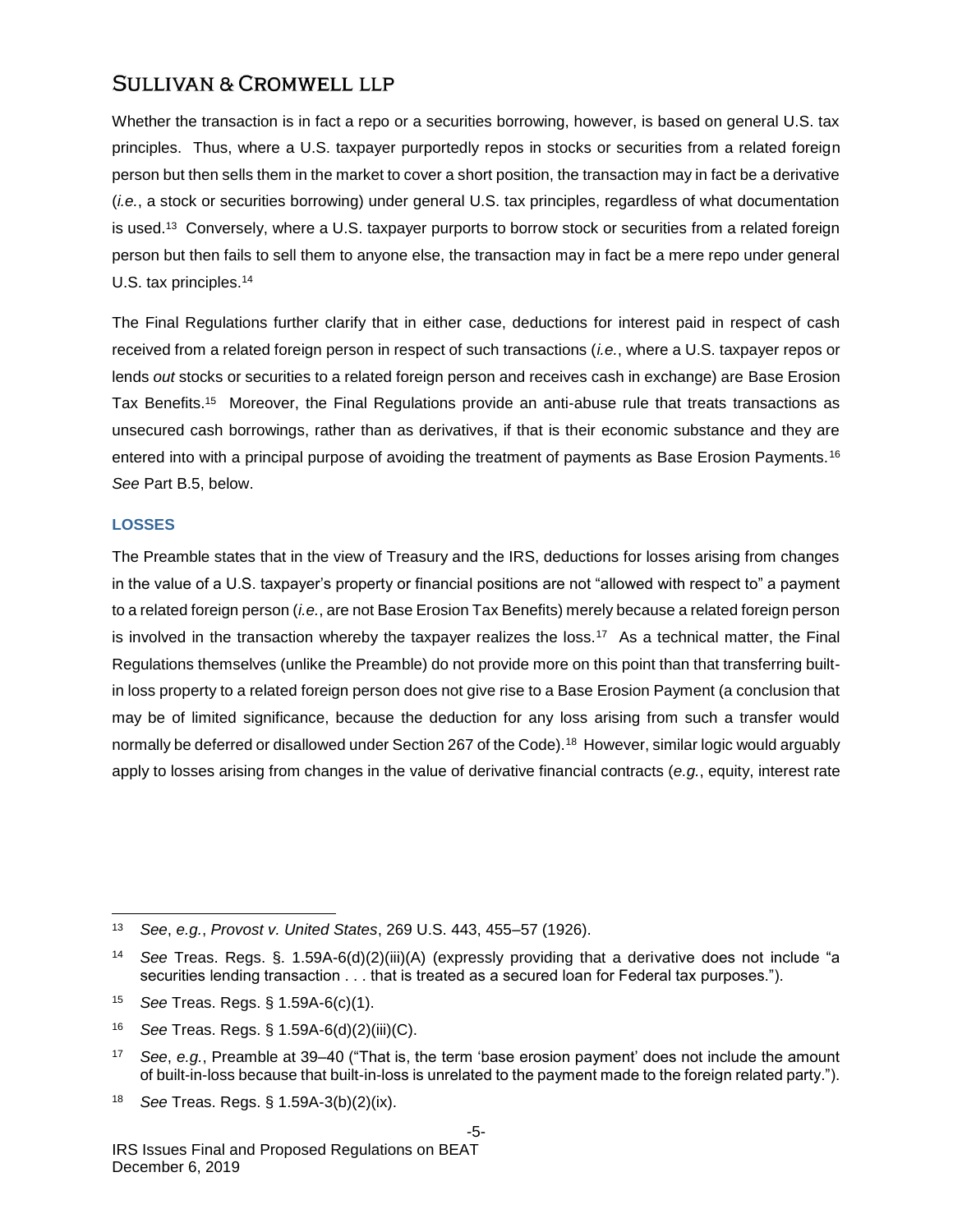or commodity swaps, options, and forward contracts)<sup>19</sup> notwithstanding that the contracts are entered into with related foreign persons and notwithstanding that they are settled in cash.<sup>20</sup> *See* Part B.3, below.

### **FOREIGN CURRENCY LOSSES**

Unlike the 2018 Proposed Regulations, the Final Regulations do not generally exclude deductions for foreign currency losses from the denominator of the taxpayer's Base Erosion Percentage for purposes of determining whether BEAT applies to the taxpayer.<sup>21</sup> However, the anti-abuse rule of the 2018 Proposed Regulations continues to apply to disregard transactions (including particularly economically offsetting transactions) the principal purpose of which is to inflate the denominator of the fraction.<sup>22</sup> *See* Part B.5, below.

### **TAX-FREE REORGANIZATIONS**

Unlike the 2018 Proposed Regulations, the Final Regulations do not generally treat payments made pursuant to tax-free reorganizations and other non-recognitions transactions (*e.g.*, transactions under Sections 332, 351 and 368 of the Code) as Base Erosion Payments. (The concern under the Proposed Regulations was that as a result of such treatment, deductions for the depreciation of property acquired in such transactions might have been treated as Base Erosion Tax Benefits.)<sup>23</sup> However, any portion of such payments that arises from a taxable portion of an applicable transaction—*e.g.*, on account of rules dealing with "boot", excess liabilities or a taxable liquidation under Section 331—may be treated as Base Erosion Payments.<sup>24</sup> *See* Part B.2, below.

### **EFFECTIVELY CONNECTED DEDUCTIONS OF U.S. BRANCHES**

The Final Regulations broadly follow the rules of the 2018 Proposed Regulations for determining when deductions for interest deemed paid by the U.S. branch of a foreign financial institution give rise to Base

l <sup>19</sup> *See* Preamble at 21 ("[M]ark-to-market loss arising from a deemed sale or disposition of a third-party security held by a taxpayer is not within the general definition of a base erosion payment because the loss is not attributable to any payment made to a foreign related party.").

<sup>&</sup>lt;sup>20</sup> As the Preamble notes, such contracts may in many cases be eligible regardless for the "qualified derivative payments" exception referenced above, but the distinction may nevertheless be relevant both for purposes of determining whether such losses are excluded from the denominator of the Base Erosion Percentage fraction and also for purposes of qualified derivative payment reporting. *See*  Preamble at 21.

<sup>21</sup> *See* Preamble at 75.

<sup>22</sup> *See* Preamble at 156; Treas. Regs. § 1.59A-9(b)(2). The Regulations do exclude from the denominator deductions for losses from foreign currency transactions that are excluded from the numerator. Preamble at 75; Treas. Regs. § 1.59A-2(e)(3)(ii)(D). As discussed above, however, it is not clear that such transactions are ever "excluded" from the numerator, as opposed to not belonging in the numerator to begin with because they are not allowed "with respect to" payments made to foreign related persons.

<sup>23</sup> *See* preamble to the 2018 Proposed Regulations, 83 FR 65956, 65960.

<sup>24</sup> Preamble at 44–46.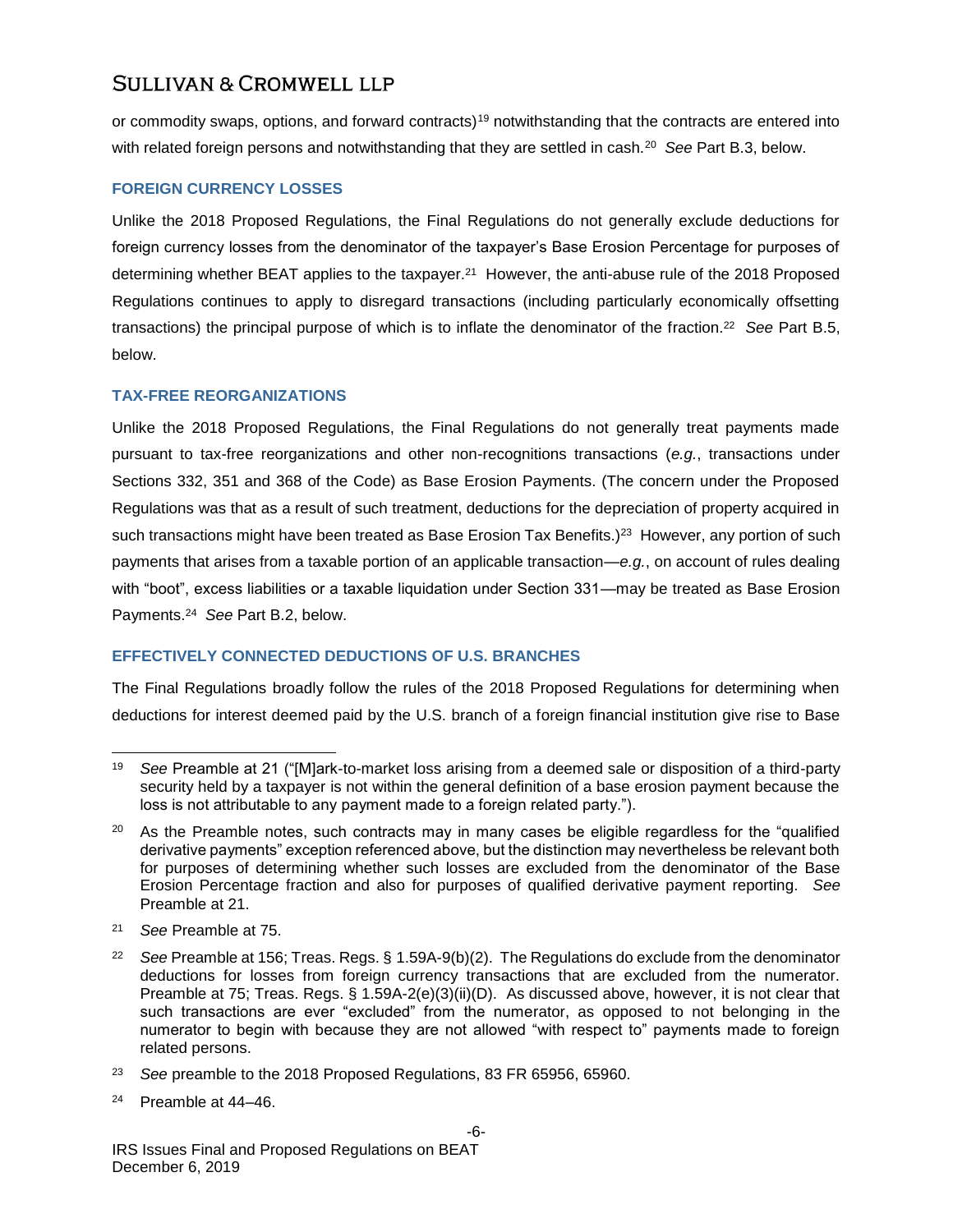Erosion Tax Benefits.<sup>25</sup> The Final Regulations contain a number of simplifying technical rules, however.<sup>26</sup> *See* Part B.6, below. The Final Regulations also extend the exception for interest paid on U.S. governmentmandated TLAC ("total loss-absorbing capacity") securities to interest paid on similar indebtedness incurred by foreign corporations pursuant to foreign regulatory law and deemed paid in part by a U.S. branch under U.S. tax regulations.<sup>27</sup> *See* Part B.5, below.

### **QUALIFIED DERIVATIVES REPORTING**

The Final Regulations likewise include further guidance on the required reporting of deductions for qualified derivative payments and extend a good faith safe harbor for such reporting to all taxable years beginning before June 7, 2021. However, as noted above, there may be continuing uncertainty regarding how to deal with payments that may or may not be excluded by reason of the derivatives exception (as opposed to payments excluded for some other reason) and how to deal with the limited ability of systems to distinguish among payments on the basis of technical tax distinctions. *See* Part B.5, below.

### **PARTNERS AND PARTNERSHIPS**

The Final Regulations continue the "aggregate approach" of the 2018 Proposed Regulations for purposes of characterizing deductions as Base Erosion Tax Benefits in the hands of partners of a partnership. The Final Regulations provide some additional guidance, however, on how the aggregate approach operates in practice. *See* Part C.1, below. The Final Regulations decline, in this regard, to provide consistency with the treatment of corporate nonrecognition transactions. *See* Part C.2, below.

The New Proposed Regulations contain anti-abuse rules designed to deal with the ability of partnerships to specially allocate items of income and deduction, including to allocate deductions for Base Erosion Payments away from partners that are subject to BEAT. It is not clear how these rules would interact with current general rules of partnership tax law requiring such special allocations to have "substantial economic effect". Similarly, the New Proposed Regulations contain an anti-abuse rule to deal with the interposition of a financial institution that effectively converts shares of partnership income into payments on a derivative. It is not clear how this rule would interact with the general anti-abuse rule for interposition of a "conduit" that is contained in the Final Regulations. *See* Part E.3, below.

<sup>25</sup> *See* Preamble at 52–54.

<sup>26</sup> *See* Preamble at 52–56.

<sup>27</sup> *See* Preamble at 77–78; Treas. Regs. § 1.59A-3(b)(3)(v).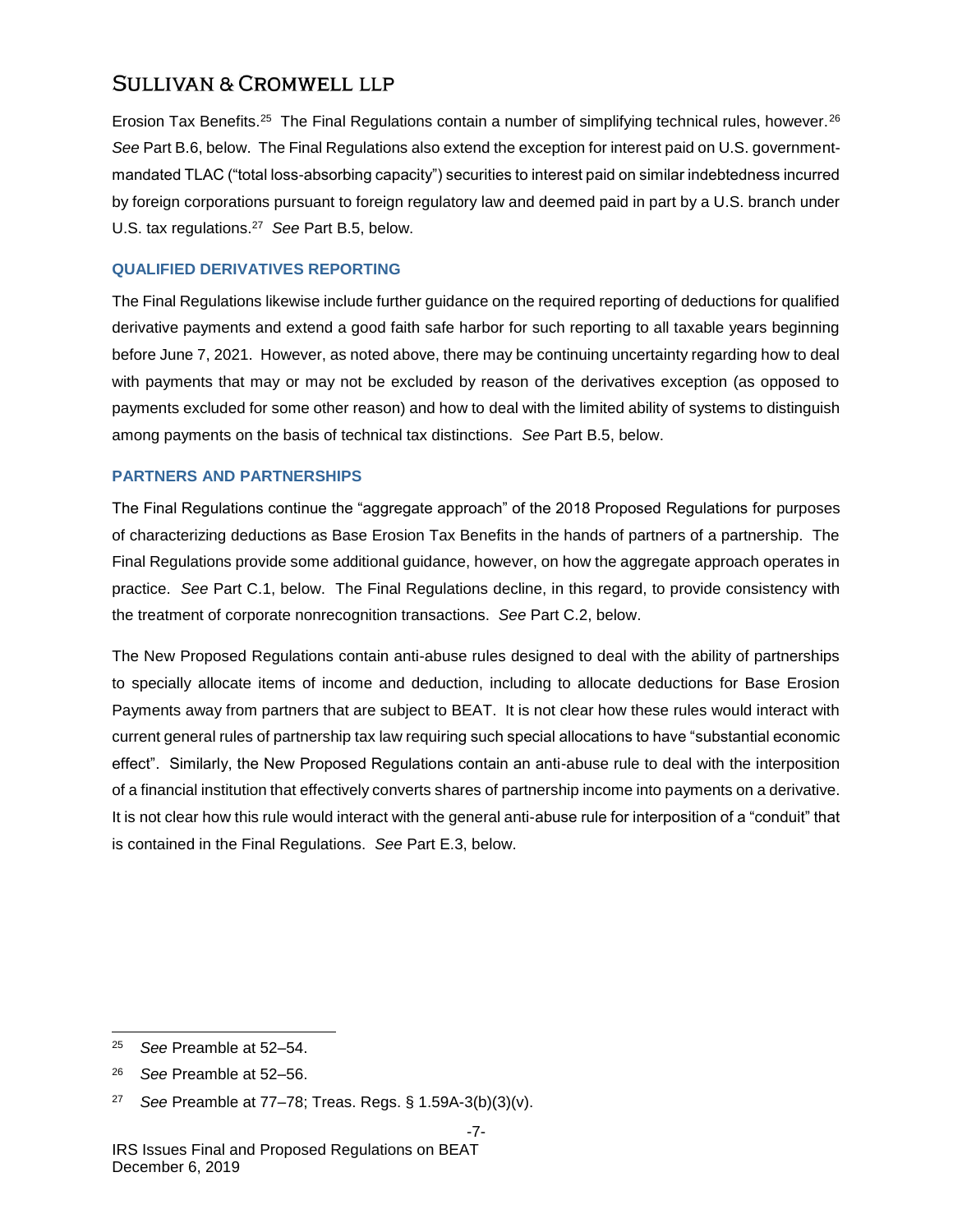### **BACKGROUND**

Section 59A of the Internal Revenue Code of 1986, as amended,<sup>28</sup> added by the comprehensive tax reform legislation commonly known as the Tax Cuts and Jobs Act of 2017, introduced the concept of BEAT. Conceptually, BEAT imposes a minimum tax on an alternatively computed tax base of certain taxpayers (both U.S. and non-U.S.) intended, as its name suggests, to reduce the incentive for such taxpayers to make deductible payments to related foreign persons that would reduce the U.S. tax base.

The actual imposition of BEAT works generally in a mechanical manner, requiring the determination of several BEAT-specific items. First, the Applicable Taxpayer (as defined below) must identify all payments to a non-U.S. person deemed to be related to the Applicable Taxpayer under special attribution rules (such payment, a "Base Erosion Payment") and the tax benefits with respect to such Base Erosion Payments (such tax benefit, the "Base Erosion Tax Benefit"). Next, the Applicable Taxpayer must divide the aggregate amount of Base Erosion Tax Benefits for the taxable year by the total amount of deductions and any other tax benefits treated as a Base Erosion Tax Benefit for the taxable year (such quotient, the "Base Erosion Percentage"). If the Base Erosion Percentage exceeds 3% (2% in the case of a member of an affiliated group that includes certain financial institutions) (the "Base Erosion Percentage Test"), the Applicable Taxpayer must determine its "modified taxable income," which is the taxpayer's regular taxable income determined without regard to any "Base Erosion Tax Benefit" and the "Base Erosion Percentage" of any net operating loss deduction allowed under Section 172 for the taxable year.

Once such BEAT-specific items are determined, the amount of tax imposed by the BEAT on the Applicable Taxpayer equals the excess (if any) of (i) the "BEAT Rate"<sup>29</sup> multiplied by modified taxable income over (ii) the regular tax liability of the taxpayer reduced by certain credits.

Only a corporate taxpayer that meets the following conditions is subject to BEAT (such taxpayer, an "Applicable Taxpayer"): (i) it is not a regulated investment company, real estate investment trust or S corporation; (ii) it has average annual gross receipts of at least \$500 million for the 3-taxable-year-period ending with the preceding taxable year (the "Gross Receipts Test"); and (iii) it meets the Base Erosion Percentage Test. For purposes of the Gross Receipts Test and Base Erosion Percentage Test, special aggregation rules apply to treat a group of corporations under common control as one person (such aggregated corporations, the "Aggregate Group").

l <sup>28</sup> References herein to a "Section" are to sections of the Code and the Treasury regulations ("Treasury Regulations" or "Treas. Regs.") promulgated thereunder.

<sup>&</sup>lt;sup>29</sup> The BEAT Rate is 5% for taxable years beginning in 2018, 10% for taxable years thereafter until 2025, and 12.5% for taxable years beginning after December 31, 2025. Treas. Regs. § 1.59A-5(c)(1). In addition, each of the percentages mentioned in the preceding sentence is increased by 1% for a member of an affiliated group that includes a bank or a registered securities dealer (*i.e.*, 6% in 2018, 11% until 2025, and 13.5% thereafter). Treas. Regs. § 1.59A-5(c)(2).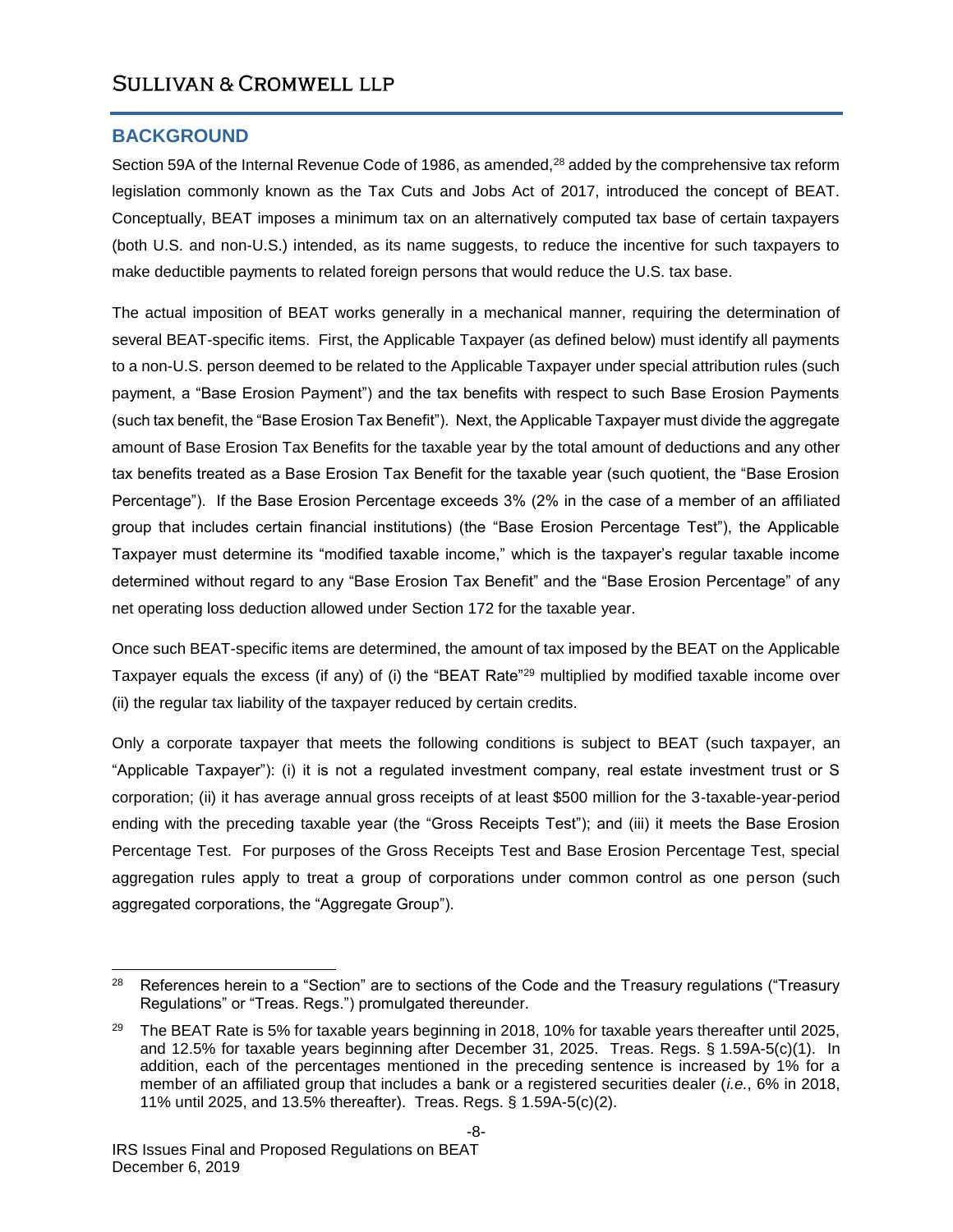### **DISCUSSION**

The Final Regulations generally adopt the 2018 Proposed Regulations, subject to some noteworthy modifications. The discussion below addresses some of the most important modifications of the 2018 Proposed Regulations contained in the Final Regulations as well as the key provisions of the New Proposed Regulations.

### **A. AGGREGATE GROUPS**

### **1. Taxable years of members of an Aggregate Group (new "with-or-within" approach)**

The Final Regulations adopt the rule contained in the 2018 Proposed Regulations that a corporation determines whether it meets the Gross Receipts Test and the Base Erosion Percentage Test by taking into account the gross receipts and the Base Erosion Tax Benefits of an Aggregate Group that includes the corporation, where applicable.<sup>30</sup> For purposes of applying the Gross Receipts Test and the Base Erosion Percentage Test to a corporation's Aggregate Group, the Final Regulations provide that the gross receipts, Base Erosion Tax Benefits, and deductions of members of an Aggregate Group are measured for the taxable year of each such member that ends with or within the taxable year of the corporation.<sup>31</sup> This convention represents a simplified approach compared to the definition in the 2018 Proposed Regulations, which would have required that the Gross Receipts Test and the Base Erosion Percentage Test be applied on the basis of the taxable year of the corporation being tested, notwithstanding that other members of the corporation's Aggregate Group might have different taxable years from such corporation and might not maintain adequate records to accurately reflect activity that occurred during the corporation's taxable year. $^\mathrm{32}$ By contrast, under the Final Regulations, all deductions, gross receipts and Base Erosion Tax Benefits of an Aggregate Group member for such member's entire taxable year that ends with or within the taxable year of the corporation being tested are taken into account, reducing the burden associated with the approach of the 2018 Proposed Regulations.

### **2. Payments between Aggregate Group members**

The Final Regulations adopt the rule of the 2018 Proposed Regulations that generally provides that payments between members of an Aggregate Group are (i) not included in the gross receipts of the Aggregate Group for purposes of applying the Gross Receipts Test and (ii) not taken into account for purposes of determining the numerator or the denominator in the Base Erosion Percentage calculation.<sup>33</sup> The Final Regulations clarify that a transaction between parties is disregarded for these purposes if both

<sup>33</sup> Treas. Regs. § 1.59A-2(c)(1).

l <sup>30</sup> Treas. Regs. § 1.59A-2(c)(1), Treas. Regs. § 1.59A-2(d)(1).

<sup>31</sup> Treas. Regs. § 1.59A-2(c)(3).

<sup>32</sup> *See* Preamble at 13.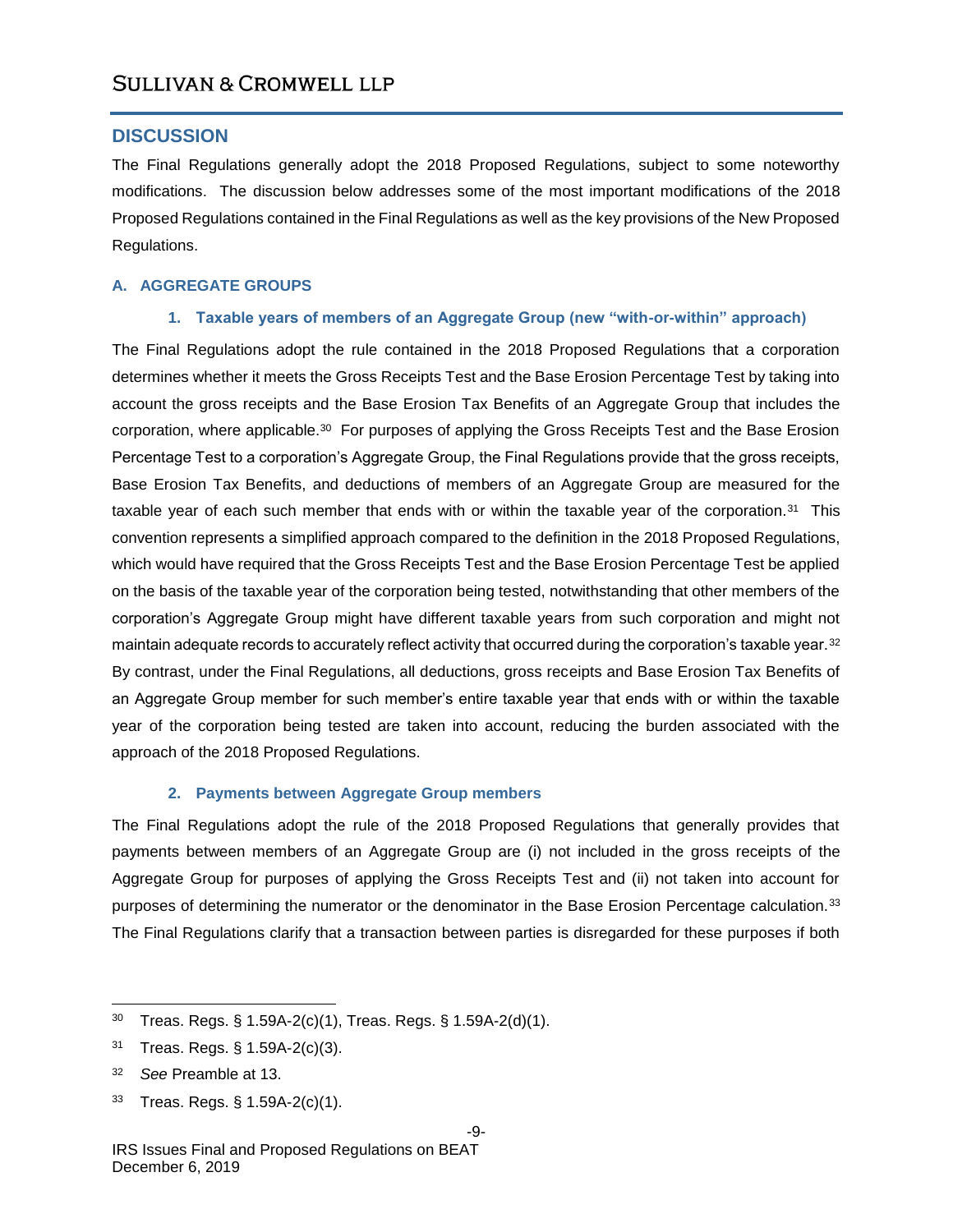parties are members of the same Aggregate Group at the time a transaction occurs, regardless of whether the parties are members of the same Aggregate Group on the last day of the taxable year.<sup>34</sup>

### **B. BASE EROSION PAYMENT**

#### **1. Application of general tax law principles to determine Base Erosion Payments**

The Final Regulations generally retain the definition of Base Erosion Payment contained in the 2018 Proposed Regulations, defining the term as an amount paid or accrued by a taxpayer to a related foreign person (taking into account special attribution rules) that is described in one of four specific categories: (1) a payment with respect to which a deduction is allowable; (2) a payment made in connection with the acquisition of depreciable or amortizable property; (3) certain premiums or other consideration paid or accrued for reinsurance; or (4) a payment resulting in a reduction of the gross receipts of the taxpayer that is with respect to certain surrogate foreign corporations or related foreign persons.<sup>35</sup> The Preamble explains that the IRS rejected comments requesting that a rule provide that the amount of a Base Erosion Payment be determined by reducing the amount of a payment by the amount of another corresponding obligation.<sup>36</sup>

### **2. Nonrecognition transactions**

The Final Regulations retain the rule stated in the 2018 Proposed Regulations clarifying that payments or accruals of both cash and non-cash consideration (such as stock or assumption of liability) may be Base Erosion Payments.<sup>37</sup> However, the Final Regulations depart from the 2018 Proposed Regulations by providing that in general, an amount transferred to or exchanged with a related foreign person pursuant to an exchange described in Section 351, a liquidation described in Section 332, a distribution described in Section 355 or a reorganization described in Section 368, does not result in a Base Erosion Payment.<sup>38</sup> The Preamble highlights comments to the 2018 Proposed Regulations that pointed out that such nonrecognition transactions often do not give rise to stepped-up basis in the assets transferred to a U.S. person and often do not "erode" the U.S. tax base at all.<sup>39</sup> However, the exclusion added in the Final Regulations does not extend to certain "other property" transferred to or received from a related foreign person pursuant to an applicable nonrecognition transaction. For example, the transfer of property other than stock of the issuer by a domestic corporation to a foreign person pursuant to a Section 351 exchange,

- <sup>35</sup> Treas. Regs. § 1.59A-3(b)(1).
- <sup>36</sup> Preamble at 32–33.
- <sup>37</sup> Treas. Regs. § 1.59A-3(b)(2)(ii).
- <sup>38</sup> Treas. Regs. § 1.59A-3(b)(3)(viii)(A).
- <sup>39</sup> Preamble at 42–43.

<sup>34</sup> *Id.*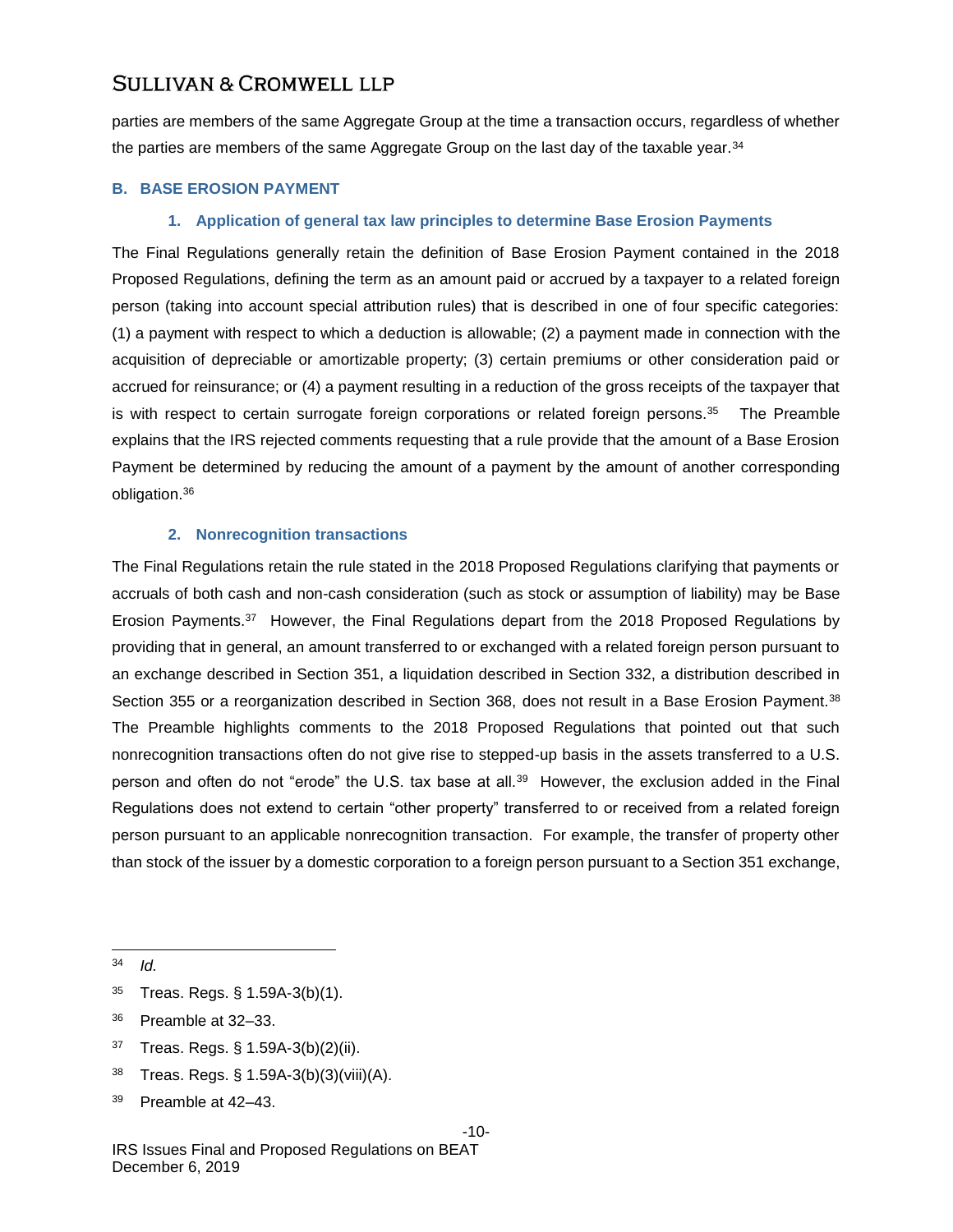or the transfer of property other than stock or securities pursuant to a reorganization described in Section 368, may constitute a Base Erosion Payment under the Final Regulations.<sup>40</sup>

The Final Regulations add an anti-abuse rule that provides that the general exclusion of amounts paid pursuant to certain nonrecognition transactions from the definition of Base Erosion Payment also does not apply if a transaction or series of transactions, plan or arrangement has a principal purpose of increasing the adjusted basis of property that a taxpayer acquired in any such nonrecognition transaction.<sup>41</sup> The Preamble explains that in the absence of such an anti-abuse rule, the general exclusion for nonrecognition transactions could encourage a domestic corporation to transfer its own stock in exchange for property with a stepped-up basis, giving rise to higher depreciation or amortization deductions for a U.S. taxpayer without a Base Erosion Payment having been made.<sup>42</sup>

### **3. Loss transactions**

The preamble to the 2018 Proposed Regulations stated that a payment to a related foreign person resulting in losses recognized by the taxpayer could be a Base Erosion Payment.<sup>43</sup> Commenters objected that when a U.S. taxpayer sells property to a related foreign person for cash and accordingly recognizes a loss, no "payment or accrual" by the U.S. taxpayer occurs, and even if such a payment or accrual does occur, the U.S. taxpayer's deduction for the recognized loss is attributable to the U.S. taxpayer's built-in loss in the property, rather than the payment or accrual.<sup>44</sup> The Final Regulations thus provide that a loss recognized on the sale or transfer of property to a related foreign person is not a deduction that causes the transfer of property to be treated as a Base Erosion Payment.<sup>45</sup> However, the Final Regulations further provide that if a taxpayer uses property to make a deductible payment to a related foreign person, such use may give rise to a Base Erosion Payment equal to the fair market value of the property at the time of the transfer.<sup>46</sup>

### **4. Distributions**

The Final Regulations provide that a distribution by a corporation with respect to its stock not in exchange for consideration does not give rise to a Base Erosion Payment by the shareholder, but a redemption of stock by a corporation in exchange for property generally is treated as an amount paid or accrued by the

<sup>40</sup> Treas. Regs. § 1.59A-3(b)(3)(viii)(B)–(E).

- <sup>41</sup> Treas. Regs. § 1.59A-9(b)(4).
- <sup>42</sup> Preamble at 48.
- 43 Preamble to the 2018 Proposed Regulations, 83 FR at 65960.
- <sup>44</sup> Preamble at 38–40.
- <sup>45</sup> Treas. Regs. § 1.59A-3(b)(2)(ix).
- <sup>46</sup> *Id.*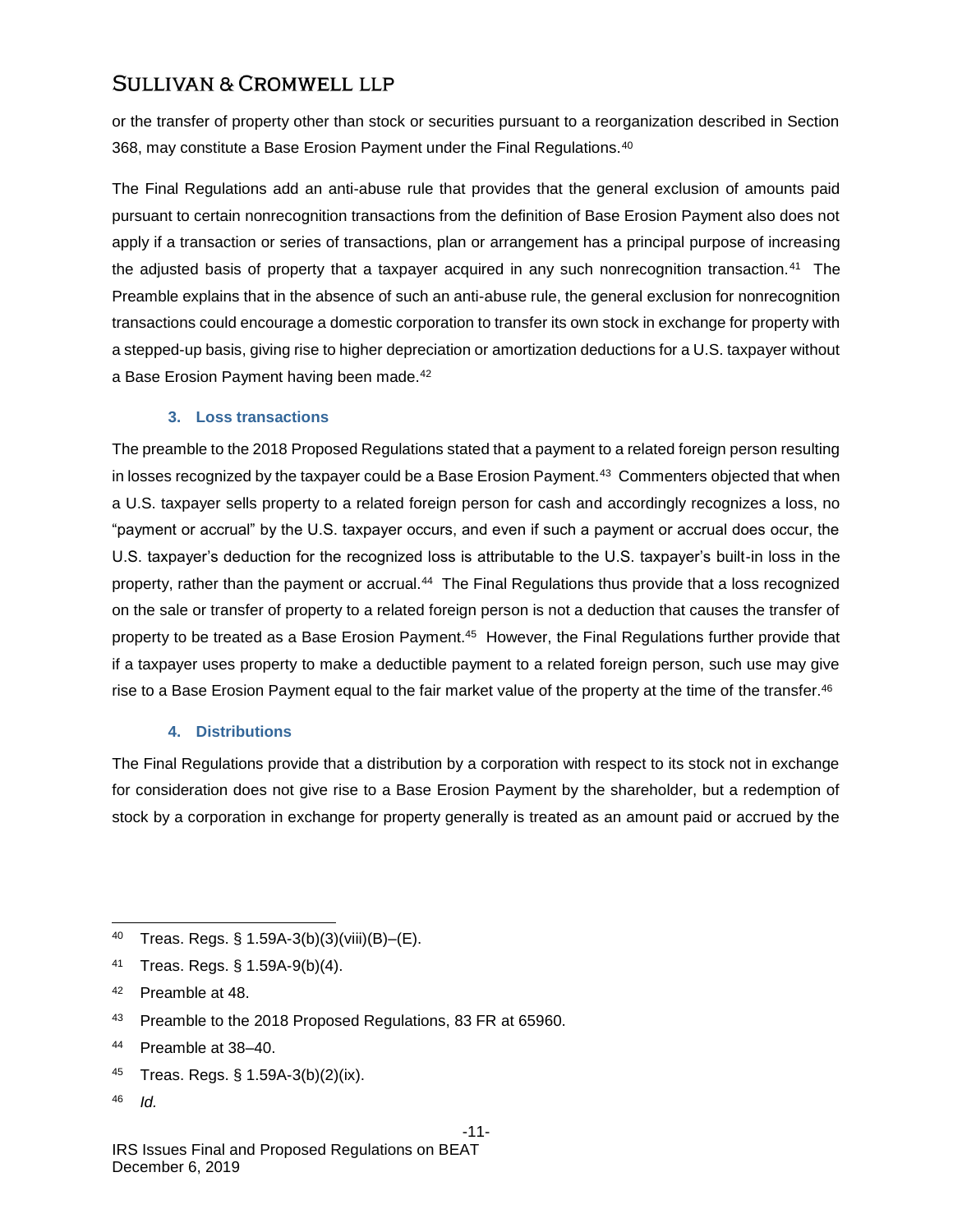shareholder to the corporation and thus may give rise to a Base Erosion Payment by the shareholder.<sup>47</sup> The latter rule also applies to a liquidation of a corporation described in Section 331.<sup>48</sup>

### **5. Exceptions to Base Erosion Payments**

The 2018 Proposed Regulations contained several exceptions to the definition of Base Erosion Payment. The Final Regulations generally retain these exceptions, subject to certain revisions.

*Qualified derivative payments exception.* The statute provides that a qualified derivative payment ("QDP") will not be treated as a Base Erosion Payment. A QDP is defined as any payment made by a taxpayer to a related foreign person pursuant to a "derivative" for which (i) the taxpayer recognizes gain or loss on a "mark-to-market" basis, (ii) the gain or loss is ordinary, and (iii) any gain, loss, income or deduction on a payment made pursuant to the derivative is also treated as ordinary.<sup>49</sup> A derivative is defined as a contract the value of which is determined by reference to (but the derivative itself cannot be) stock in a corporation, debt, any actively traded commodity, any currency or any rate, price, amount, index, formula, or algorithm, but excludes certain insurance contracts.<sup>50</sup>

The 2018 Proposed Regulations provided that "a securities lending transaction, a sale-repurchase transaction, or any substantially similar transaction" would not be a derivative under the 2018 Proposed Regulations and thus payments pursuant to such a transaction could give rise to Base Erosion Payments.<sup>51</sup> Responding to comments, the IRS revised this rule in the Final Regulations to provide that a securities lending transaction is no longer excluded from the definition of "derivative," but the "cash leg" of such a transaction is so excluded.<sup>52</sup> The Preamble explains that commenters noted that the loan of a security represents a contract the value of which, or any payment or other transfer with respect to which, is directly or indirectly determined by reference to a share of stock in a corporation, and thus the loan should be treated as a derivative; whereas cash transferred to the securities lender pursuant to a securities loan is essentially a cash borrowing rather than a derivative.<sup>53</sup> Accordingly, the Preamble states that payments made with respect to the securities leg of a securities lending transaction, such as a borrowing fee or a substitute payment, may qualify as a QDP.<sup>54</sup>

- <sup>49</sup> Section 59A(h)(2).
- <sup>50</sup> Section 59A(h)(4).
- <sup>51</sup> Fmr. Prop. Treas. Regs. § 1.59A-6(d)(2)(iii).
- 52 Preamble at 129; § 1.59A-6(d)(2)(iii).
- <sup>53</sup> Preamble at 127.
- <sup>54</sup> Preamble at 129, 188.

l <sup>47</sup> Treas. Regs. § 1.59A-3(b)(2)(ii).

<sup>48</sup> *Id.*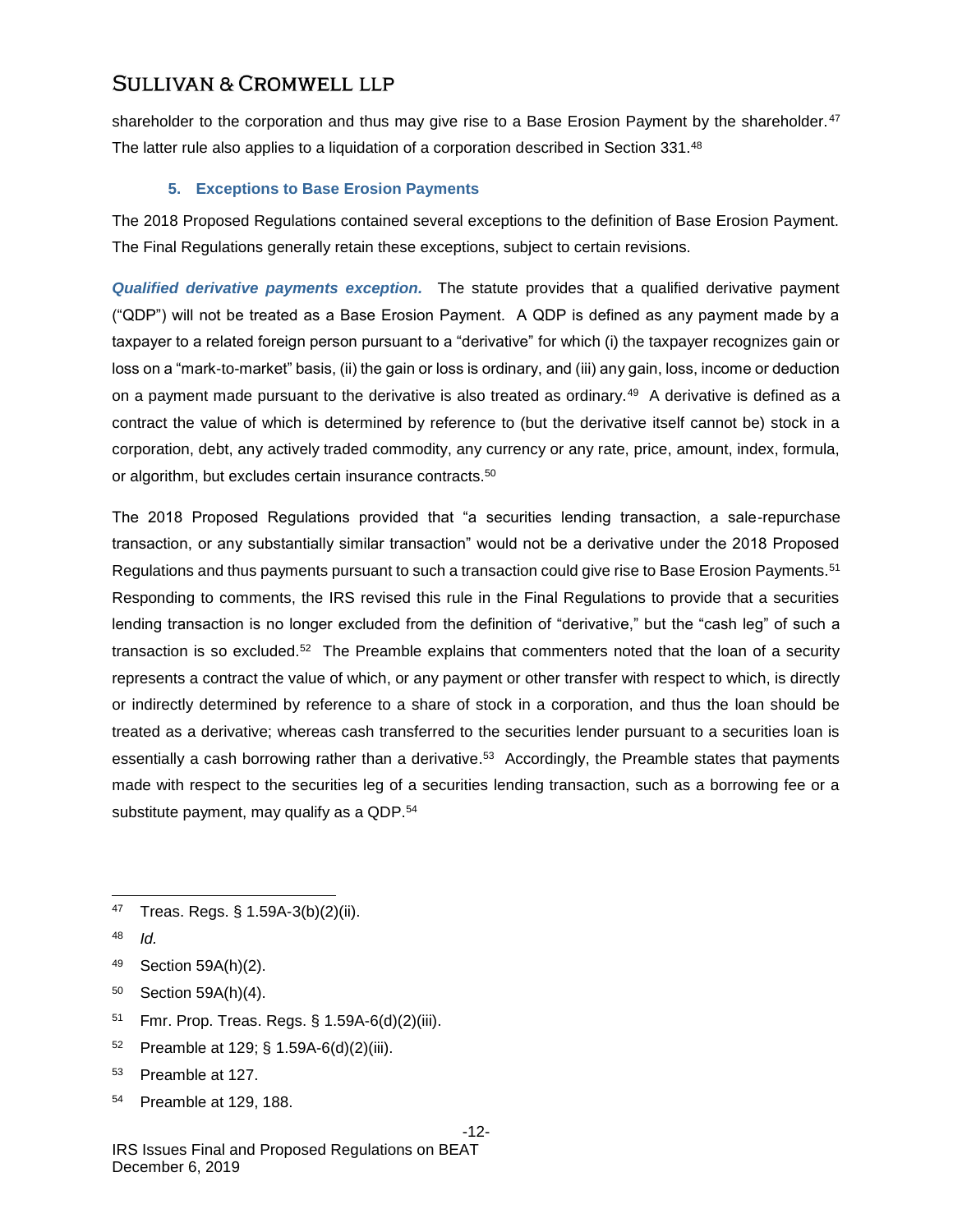The Final Regulations also add an anti-abuse rule that provides that a securities lending transaction or substantially similar transaction that is part of an arrangement entered into with a principal purpose of avoiding the treatment of any payment with respect to that transaction as a Base Erosion Payment and that provides the taxpayer with the economic equivalent of a substantially unsecured cash borrowing is not treated as a "derivative" for purposes of the QDP exception.<sup>55</sup>

*Qualified derivative payment reporting.* The statute provides that the QDP exception applies only if certain reporting requirements are met.<sup>56</sup> The Final Regulations provide that these requirements apply to all taxpayers.<sup>57</sup> For purposes of determining the aggregate QDP amount that must be reported on IRS Form 8991, the Final Regulations provide that taxpayers may use the net amount with respect to each derivative transaction, excluding for this purpose any payment made with respect to a derivative that is excluded from QDP status or otherwise treated as a type of payment that is not a derivative payment.<sup>58</sup> The Final Regulations also provide that for taxable years beginning prior to June 7, 2021, the QDP reporting requirements will be treated as satisfied to the extent that a taxpayer reports the aggregate amount of qualified derivative payments on IRS Form 8991 in good faith.<sup>59</sup>

*Total loss-absorbing capacity ("TLAC") securities exception.* Consistent with the 2018 Proposed Regulations, the Final Regulations provide that amounts paid or accrued to related foreign persons with respect to TLAC securities are not Base Erosion Payments. The Final Regulations also add a similar rule with respect to "foreign TLAC securities". $\rm ^{60}$ 

TLAC securities are debt securities issued by certain global systemically important banking organizations (GSIBs) intended to absorb losses and minimize the risk of insolvency and are required to be issued by GSIBs under the regulations issued by the Board of Governors of the Federal Reserve.<sup>61</sup> The Final Regulations define "foreign TLAC security" to mean a debt security issued under a bank regulatory requirement imposed under the laws or regulations of a foreign country that are comparable to the provisions of U.S. law that require issuance of TLAC securities.<sup>62</sup> For purposes of determining the amount of payments with respect to foreign TLAC securities that a U.S. trade or business or permanent establishment is permitted to exclude from treatment as a Base Erosion Payment, the amount of TLAC debt required by foreign law to be put into place is treated as equal to the lower of (1) the amount of TLAC

<sup>56</sup> Section 59A(h)(2)(B).

l

- <sup>57</sup> Treas. Regs. § 1.59A-6(b)(2)(i).
- <sup>58</sup> Preamble at 133; Treas. Regs. § 1.59A-6(b)(2)(iii); Treas. Regs. § 1.59A-6(b)(3)(ii).
- <sup>59</sup> Treas. Regs. § 1.59A-3(b)(2)(iv).
- 60 Treas. Regs.  $\S 1.59A-3(b)(3)(v)(A)$ .
- <sup>61</sup> Treas. Regs. § 1.59A-1(b)(20), citing 12 C.F.R. § 252.161.
- 62 Treas. Regs. § 1.59A-3(b)(3)(v)(F)(4).

#### -13-

<sup>55</sup> Treas. Regs. § 1.59A-6(d)(2)(iii)(C).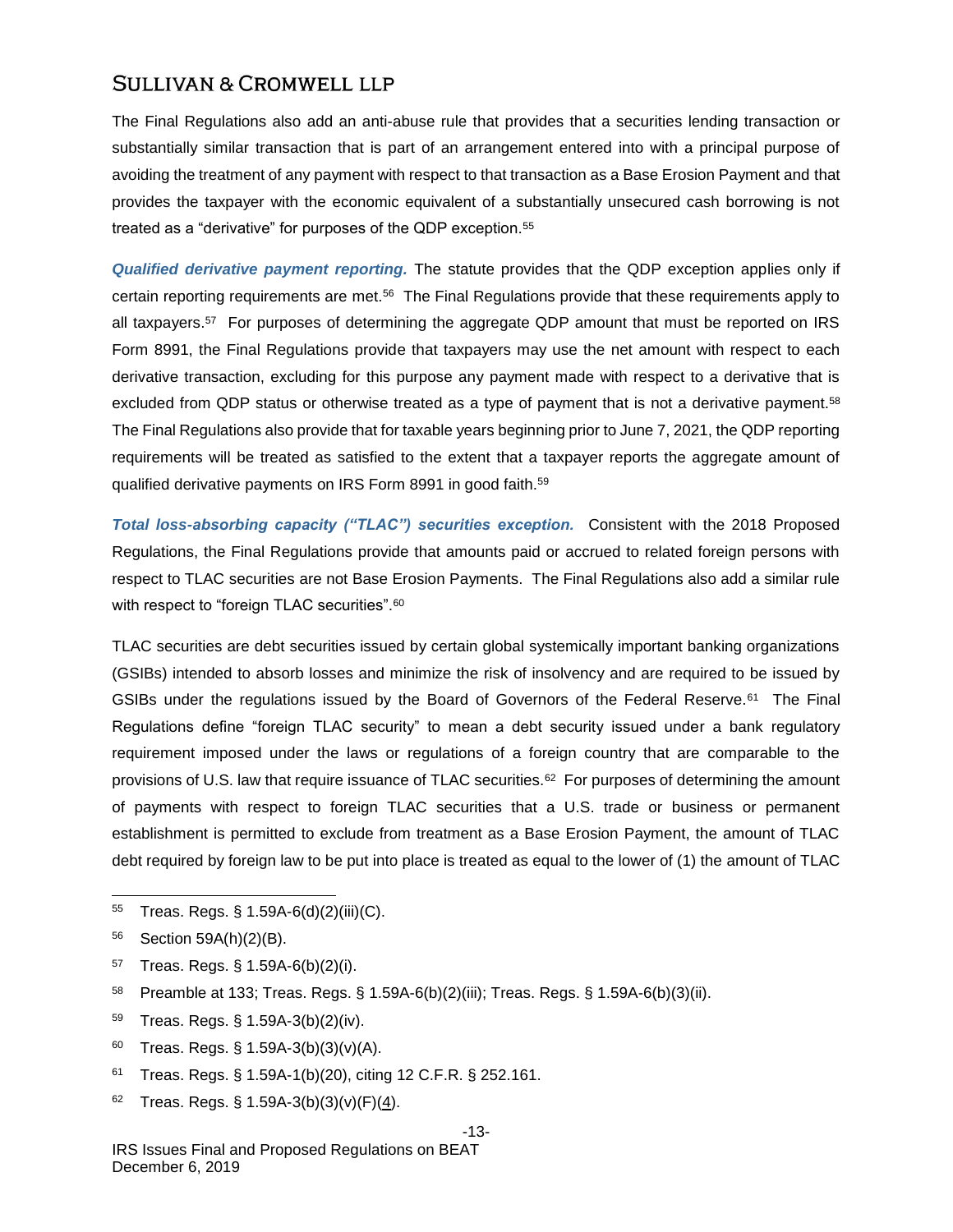debt that would be required to be put into place by a U.S. trade or business or permanent establishment pursuant to rules established by the Federal Reserve Board for TLAC if the trade or business or permanent establishment were a domestic subsidiary that is subject to Federal Reserve Board requirements and (2) the minimum amount, if any, of TLAC debt that is specified by the bank regulatory requirements of the applicable foreign country that are comparable to the requirements established by the Federal Reserve Board.<sup>63</sup>

*Exchange loss exception.* Consistent with the 2018 Proposed Regulations, the Final Regulations provide that exchange losses from certain transactions involving nonfunctional currency ("Section 988 losses") are not Base Erosion Payments.<sup>64</sup> However, the Final Regulations exclude Section 988 losses from the denominator of the Base Erosion Percentage only to the extent that any such losses are excluded from the numerator by reason of the exclusion for Section 988 losses.<sup>65</sup> As noted in "Overview—Losses", above, however, it is not clear that deductions for Section 988 losses are excluded from the numerator on that basis, as opposed to simply not relating to payments to foreign related persons.

### **6. Interest expense and other deduction allocations in the case of ECI**

BEAT applies to foreign corporations that have income subject to U.S. net income taxation as "effectively connected income" ("ECI"), taking into account any applicable income tax treaty. The Final Regulations modify the approach that the 2018 Proposed Regulations took with respect to allocating U.S. branch interest expense to payments or accruals to related foreign persons, which approach applied different sets of rules to taxpayers depending on their method of allocating such interest expense for U.S. tax purposes. The Final Regulations instead apply a uniform methodology to all applicable taxpayers, providing that interest expense that is allocable to ECI constitutes Base Erosion Payments equal to the sum of (1) the amount of interest expense that is directly allocated to liabilities paid or accrued to a related foreign person, (2) the amount of interest expense allocated to "U.S.-booked liabilities" paid or accrued to a related foreign person, and (3) the amount of interest expense allocated to "U.S.-connected liabilities" to the extent in excess of the amount allocated to U.S.-booked liabilities, multiplied the ratio of all interest paid to related foreign persons over worldwide interest expense.<sup>66</sup>

In addition to applying uniformly to the allocation of interest expense by U.S. branches of foreign corporations irrespective of the methodology used by the foreign corporation to allocate interest expense under Treasury Regulations Section 1.882-5, the allocation methodology set forth above also is subject to additional simplifying conventions that were adopted in response to comments to the 2018 Proposed Regulations. The use of a ratio of worldwide interest expense, as described in clause (3), above, is a

- <sup>64</sup> Treas. Regs. § 1.59A-3(b)(3)(iv).
- $65$  Preamble at 75; Treas. Regs. § 1.59A-2(e)(3)(ii)(D).
- <sup>66</sup> Treas. Regs. § 1.59A-3(b)(4)(i).

l 63 Treas. Regs. § 1.59A-3(b)(3)(v)(F)(2)-(3).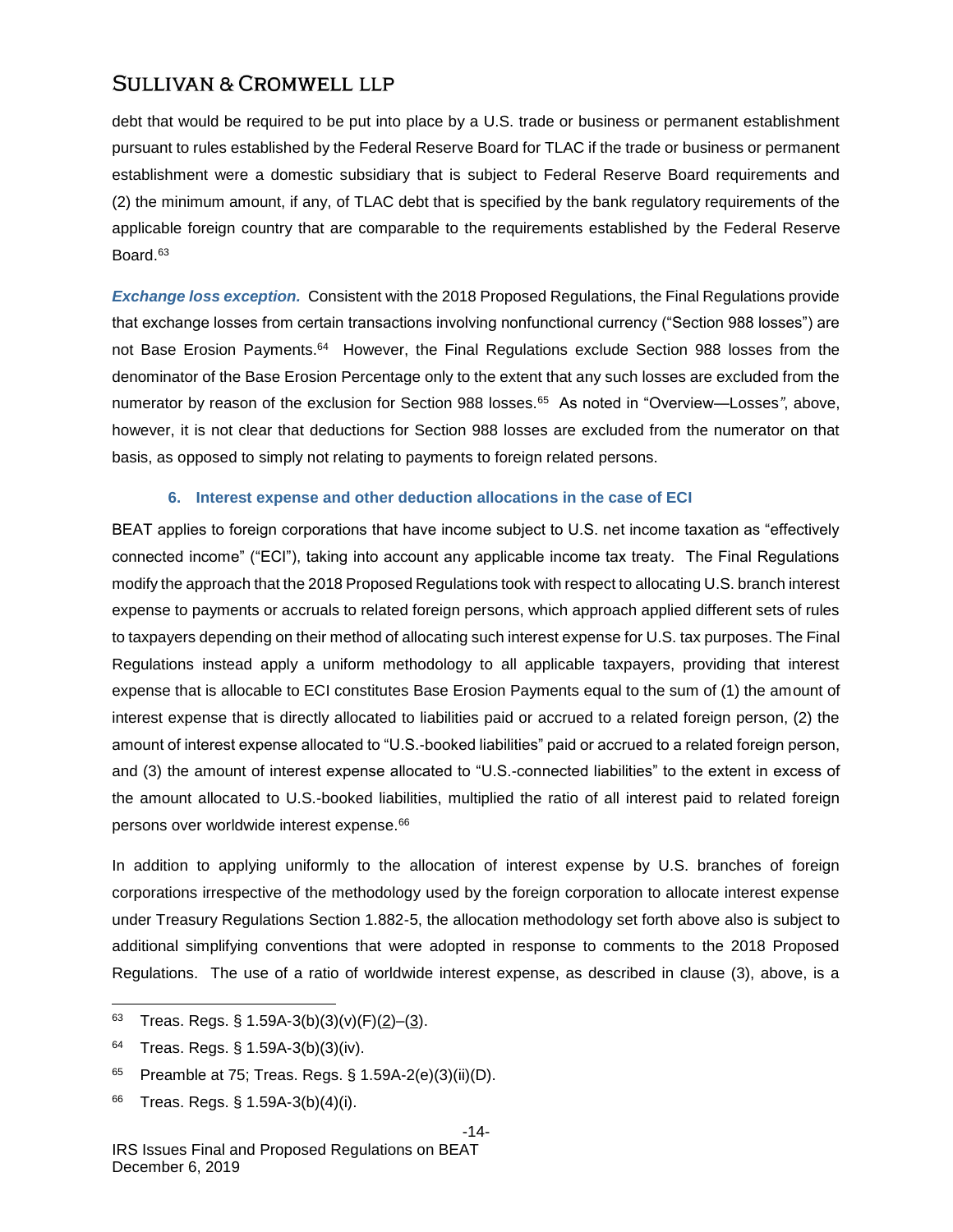departure from the 2018 Proposed Regulations, which would have required the use of a ratio of liabilities incurred to related foreign persons over worldwide liabilities for purposes of allocating interest expense on U.S.-connected liabilities.<sup>67</sup> This change was made in response to comments to the 2018 Proposed Regulations indicating that U.S. branches of foreign banks may not have access to information necessary to determine the worldwide liabilities of the foreign bank. In addition, in response to comments indicating that it may be difficult for foreign entities that do not ordinarily classify payments as interest in accordance with U.S. tax principles to do so for BEAT purposes, the Final Regulations permit taxpayers to rely on financial statements for purposes of determining the worldwide interest ratio.<sup>68</sup>

#### **7. Internal dealings**

The 2018 Proposed Regulations provided special rules for determining the extent to which interest expense should be allocated to ECI pursuant to the business profits provision of an income tax treaty. The 2018 Proposed Regulations generally required that where a foreign corporation determines the profits attributable to a permanent establishment based on the assets used, risks assumed and functions performed by the permanent establishment, transactions between the permanent establishment and the home office or other branches of the foreign corporation ("Internal Dealings") would be treated as being actually paid or accrued for purposes of determining whether there is a Base Erosion Payment.<sup>69</sup> However, in part in response to comments that suggested that interest expense allowed to a permanent establishment as internal dealings may often represent interest expense on back-to-back loans among the permanent establishment, the home office, and another entity, the IRS revised its approach to Internal Dealings, such that the Final Regulations provide that interest expense determined in accordance with an income tax treaty is determined in a manner generally consistent with the treatment of interest expense as determined under the rules of Treasury Regulations Section 1.882-5, which is the provision pursuant to which interest expense is allocated to ECI outside the context of an income tax treaty.<sup>70</sup> The Final Regulations require the determination of a hypothetical allocation under that provision of the Treasury Regulations, notwithstanding that different rules may apply for non-BEAT purposes.<sup>71</sup> Interest expense determined in accordance with a tax treaty that is in excess of the hypothetical determination under Treasury Regulations Section 1.882-5 is entirely treated as interest expense paid by the permanent establishment to the home office or another branch of the applicable foreign corporation (and thus generally constitutes a Base Erosion Payment),<sup>72</sup> because, according to the Preamble, internal dealing permits a permanent establishment to replace external borrowing with internal dealing, such that any interest expense allocated to the permanent

l

72 Treas. Regs. § 1.59A-3(b)(4)(i)(E)(1).

#### -15-

<sup>67</sup> Preamble at 55.

<sup>68</sup> Preamble at 55–56; Treas. Regs. § 1.59A-3(b)(4)(i)(D).

<sup>69</sup> Fmr. Prop. Treas. Regs.  $\S$  1.59A-3(b)(4)(v)(B).

<sup>&</sup>lt;sup>70</sup> Treas. Regs. § 1.59A-3(b)(4)(v).

<sup>71</sup> Treas. Regs. § 1.59A-3(b)(4)(i)(E).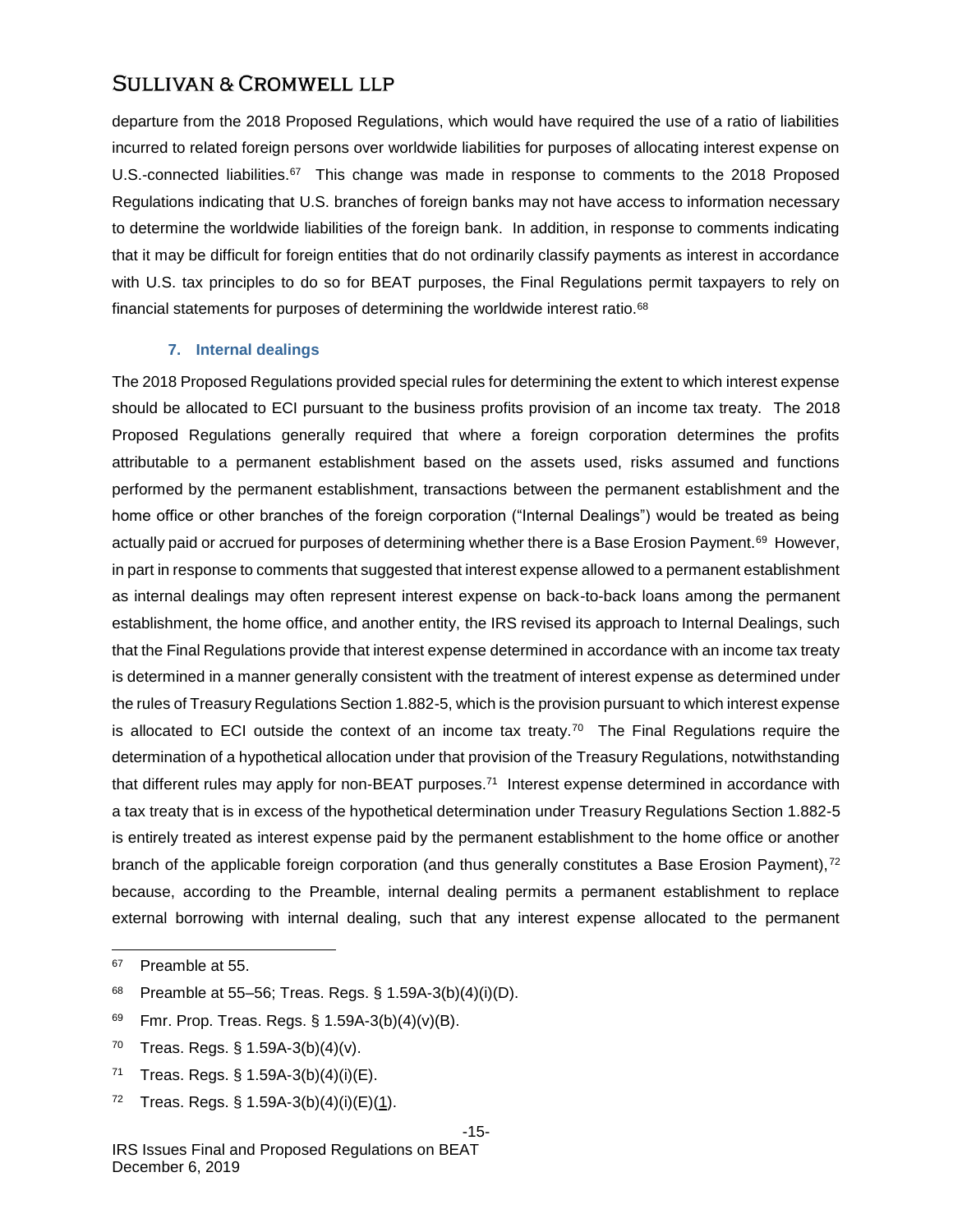establishment in excess of what would be allocated under Treasury Regulations Section 1.882-5 should be treated as an internal payment.<sup>73</sup>

### **C. APPLICATION OF BEAT TO PARTNERSHIPS**

### **1. Treatment as aggregates**

The 2018 Proposed Regulations generally applied the aggregate theory of partnerships by treating payments to and from a partnership as payments made to and from each partner (in an amount equal to such partner's distributive share).<sup>74</sup>

The Final Regulations provide more detailed rules than the 2018 Proposed Regulations for purposes of applying the aggregate theory to partnerships in the context of BEAT. The Final Regulations provide that if depreciable or amortizable property is contributed to a partnership, each partner in the partnership is treated as receiving a proportionate share of the property for purposes of determining whether a Base Erosion Payment was made in connection with the contribution.<sup>75</sup> Similarly, if a partnership transfers property to a partner, each partner is treated as transferring its proportionate interest in the property, and if an interest in a partnership is transferred, the transferor is treated as transferring a proportionate share of the partnership's assets.<sup>76</sup> If a taxpayer acquires an interest in an asset of a partnership from a partnership that has a foreign person that is related to the taxpayer as a partner, the transaction generally will be treated as giving rise to a Base Erosion Payment.<sup>77</sup> The Final Regulations also provide that if a distribution of property from a partnership gives rise to an increase in the basis of property held by the partnership or the property distributed to the partner, any such increase in basis that is attributable to a related foreign person is treated as newly purchased property by the taxpayer from the related foreign person for purposes of determining whether the taxpayer is treated as making a Base Erosion Payment.<sup>78</sup>

### **2. Nonrecognition transactions**

Notwithstanding the rule in the Final Regulations that a transaction described in Section 351 generally does not give rise to a Base Erosion Payment by a domestic corporation that transfers its own stock, the Preamble expressly declines to extend a similar rule to partnerships and instead states that where a domestic corporation contributes depreciable property to a partnership in which a related foreign person is

- <sup>74</sup> Fmr. Prop. Treas. Regs. § 1.59A-7(b).
- <sup>75</sup> *See* Treas. Regs. § 1.59A-7(c)(1).
- <sup>76</sup> *See* Treas. Regs. § 1.59A-7(c)(2)–(3).
- <sup>77</sup> *See* Treas. Regs. § 1.59A-7(c); Preamble at 148. This rule applies only to acquisitions of such property on or after January 1, 2018 and applies regardless of whether the partnership has a Section 754 election in effect.
- <sup>78</sup> *See* Treas. Regs. § 1.59A-7(c)(4); Preamble at 149.

<sup>73</sup> Preamble at 61–62.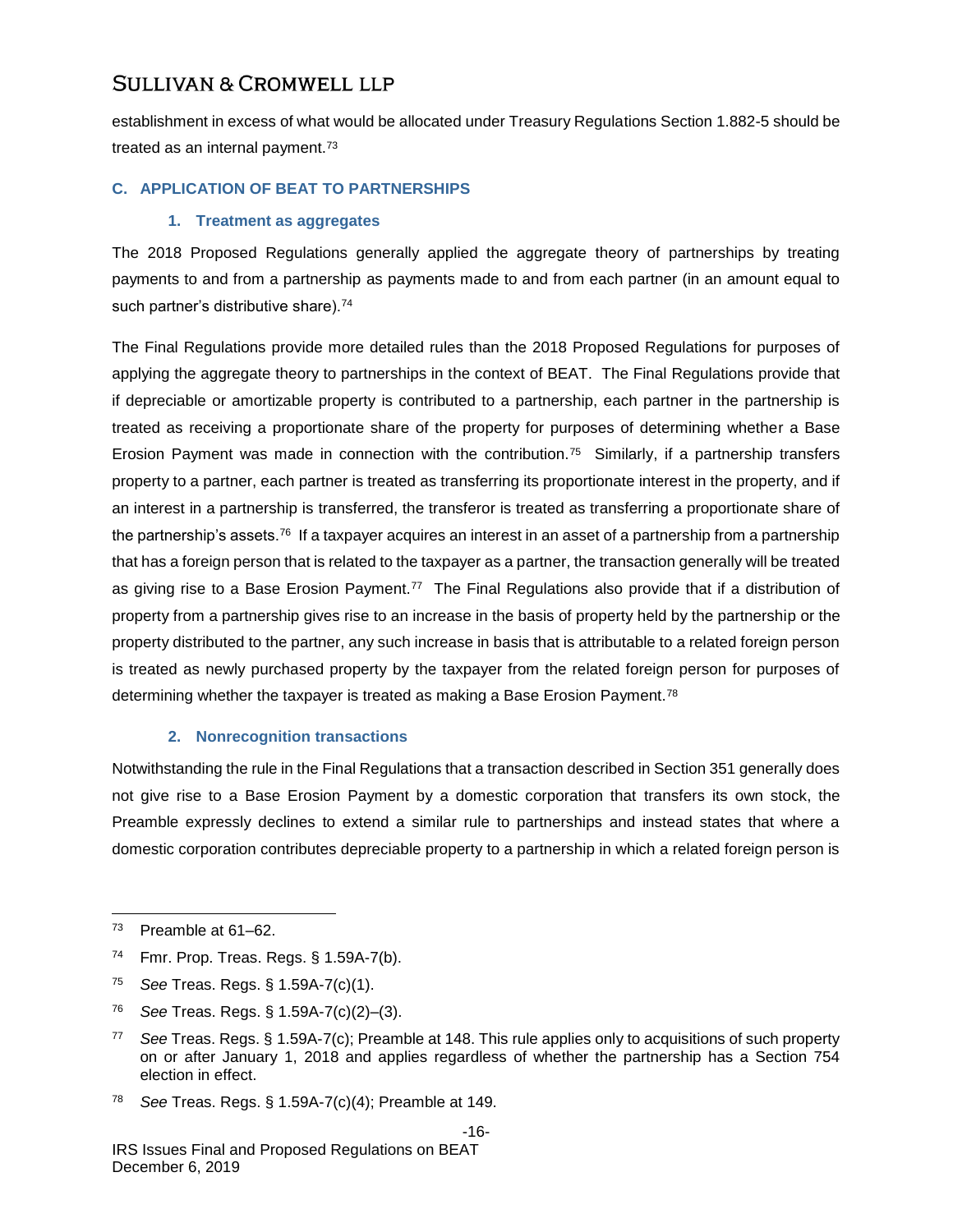also a partner, the transaction is treated as a partner-to-partner exchange that could give rise to a Base Erosion Payment.<sup>79</sup>

### **D. OTHER SPECIAL RULES**

### **1. Insurance companies**

The preamble to the 2018 Proposed Regulations noted that there could be a disparity in the treatment of domestic life insurance companies and non-life insurance companies that may lead to asymmetric outcomes for BEAT purposes, because certain payments incurred by domestic insurance companies that provide reinsurance to related foreign insurance companies are (i) deductible payments that would potentially be a Base Erosion Payment, in the case of a domestic life insurance company, or (ii) payments that reduce gross income that would not be a Base Erosion Payment, in the case of a domestic non-life insurance company.<sup>80</sup> In response to comments with respect to this issue, the Final Regulations provide an exception from the definition of Base Erosion Payment for deductible amounts for losses incurred (as defined in Section 832(b)(5)) and claims and benefits (as defined in Section 805(a)) pursuant to reinsurance contracts, to the extent that the amounts paid or accrued to a related foreign insurance company are allocable to amounts required to be paid by such company pursuant to an insurance, annuity or reinsurance contract to a person other than a related person.<sup>81</sup> Any amounts that are so excluded from the definition of Base Erosion Payment are excluded from both the numerator and the denominator of the Base Erosion Percentage.<sup>82</sup>

### **2. Anti-abuse rules**

Both the 2018 Proposed Regulations and the Final Regulations contain multiple anti-abuse rules targeting specific transactions. Two of the more broadly applicable anti-abuse rules apply if (1) a taxpayer pays or accrues an amount to an intermediary who then makes a corresponding payment to a related foreign person (of the taxpayer) in a plan that has a principal purpose of avoiding or reducing a Base Erosion Payment, or (2) a transaction, plan or arrangement that has a principal purpose of increasing deductions included in the denominator of the Base Erosion Percentage is disregarded.<sup>83</sup>

The Final Regulations add multiple examples that are intended to elucidate the "principal purpose" standard applied by these rules. In one of the added examples, a domestic affiliate of a foreign corporation purchases equipment from the foreign corporation and then resells the equipment to another domestic affiliate of the foreign corporation. Although the first domestic affiliate capitalizes its purchases into inventory and cost of

- <sup>81</sup> *See* Treas. Regs. § 1.59A-3(b)(3)(ix).
- $82$  Treas. Regs. § 1.59A-2(e)(3)(ii)(F).
- 83 Treas. Regs.  $\S 1.59A-9(b)(1) (2)$ .

<sup>79</sup> Preamble at 138.

<sup>80</sup> Preamble to the 2018 Proposed Regulations, 83 FR at 65968.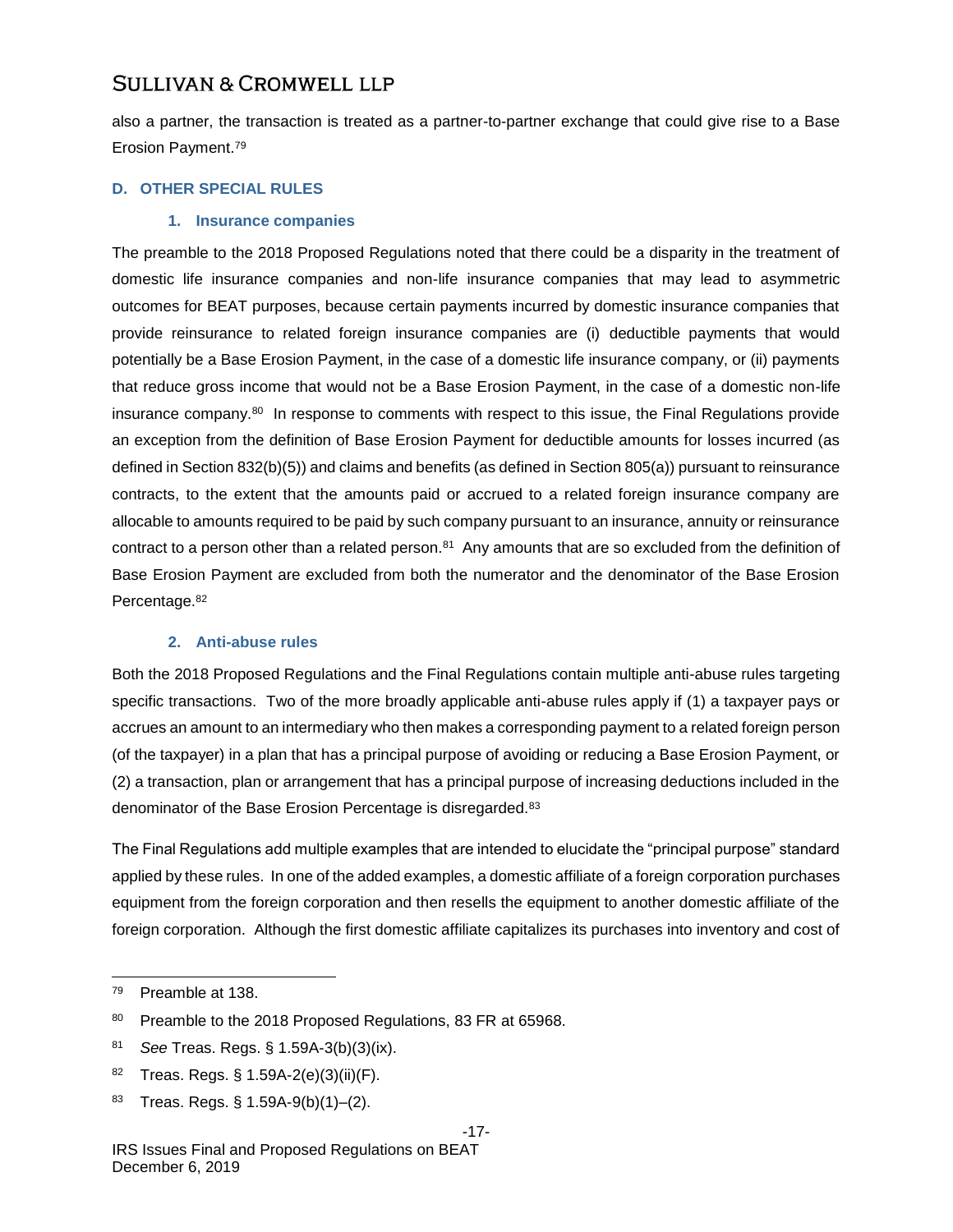goods sold (and thus did not purchase depreciable property from the foreign corporation so as to give rise to a Base Erosion Payment), the second domestic affiliate is treated as having made a Base Erosion Payment to purchase the equipment from the foreign corporation, in part because the example states that the transactions were organized with a principal purpose of avoiding a Base Erosion Payment.<sup>84</sup>

In another example added by the Final Regulations, even though a domestic financial institution enters into both a long position and a short position with different unrelated counterparties on the same day with respect to stock in the same issuer, the fact that the financial institution did not enter into these transactions with a principal purpose of increasing deductions taken into account for purposes of calculating the denominator of the Base Erosion Percentage is sufficient to prevent the anti-abuse rule from applying.<sup>85</sup>

### **3. Initial year tax rate for fiscal year taxpayers**

Under the statute, the BEAT Rate is generally 10 percent but is "5 percent in the case of taxable years beginning in calendar year 2018."<sup>86</sup> The 2018 Proposed Regulations provided that Section 15 would apply to any taxable year beginning after (but not including) January 1, 2018, such that a taxpayer using such a taxable year would be subject to a blended tax rate that would be a blend of the 5 percent rate and the 10 percent rate for such taxable year.<sup>87</sup> However, the Final Regulations have revised this rule and provide that Section 15 does not apply to taxable years beginning in calendar year 2018, such that the BEAT Rate with respect to such taxable years is 5 percent.<sup>88</sup> However, the Final Regulations provide that the change in the BEAT Rate from 10 percent to 12.5 percent that is scheduled to occur for taxable years beginning after December 31, 2025 will be subject to a blended rate in an applicable transition year under Section 15.<sup>89</sup>

#### **E. THE NEW PROPOSED REGULATIONS**

#### **1. Election to waive deductions**

The New Proposed Regulations provide that a taxpayer may elect to "waive" certain deductions (a "Waiver Election") on an item-by-item basis, such that for purposes of the definition of Base Erosion Tax Benefit, any waived deductions would reduce the amount of "allowed deductions" of the taxpayer. $^{90}$  The effect of a Waiver Election would be that the applicable deduction would be treated as being waived for all purposes of the Code and Treasury Regulations.<sup>91</sup> The taxpayer would be permitted to make a Waiver Election on

- <sup>85</sup> Treas. Regs. § 1.59A-9(c)(8).
- <sup>86</sup> Section 59A(b)(1).

l

- <sup>87</sup> Fmr. Prop. Treas. Regs. § 1.59A-5(c)(1).
- <sup>88</sup> Preamble at 121; Treas. Regs. § 1.59A-5(c)(1).
- 89 Preamble at 121; Treas. Regs. § 1.59A-5(c)(1).
- <sup>90</sup> *See* Prop. Treas. Regs. § 1.59A-3(c)(6).
- <sup>91</sup> Prop. Treas. Regs. § 1.59A-3(c)(6)(ii)(A).

#### -18-

<sup>84</sup> Treas. Regs. § 1.59A-9(c)(6).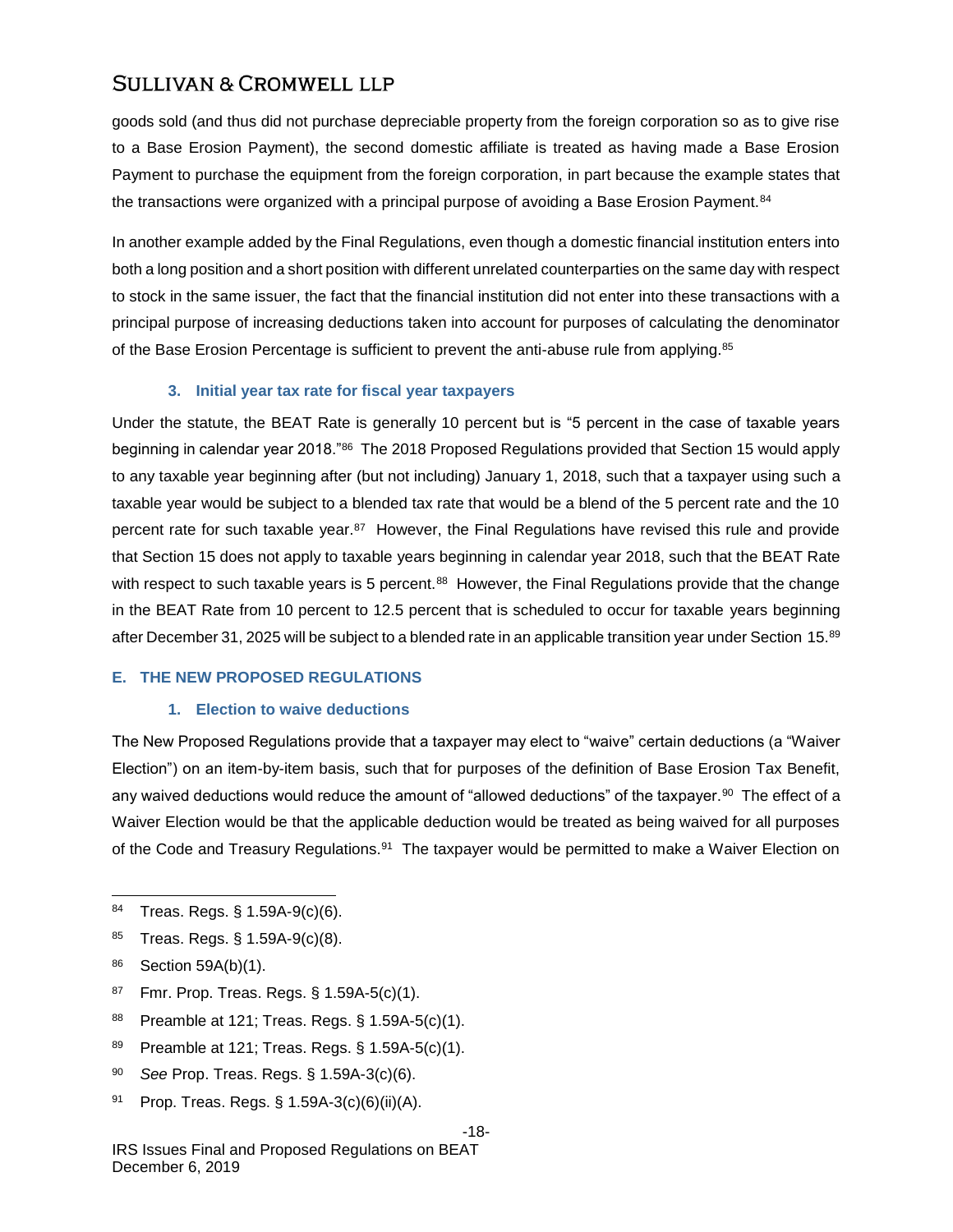an original filed federal income tax return, on an amended return, or during the course of an examination with respect to a return, but a taxpayer would not be permitted to decrease the amount of deductions waived pursuant to a Waiver Election or otherwise revoke a Waiver Election on an amended return or during the course of an examination.<sup>92</sup> The Waiver Election would be made on an annual basis on IRS Form 8991 and would require a detailed description of the item to which the applicable deduction relates.<sup>93</sup>

The preamble to the New Proposed Regulations notes that the IRS and Treasury are concerned that in the absence of procedural safeguards, taxpayers making a Waiver Election could reduce their amount of Base Erosion Tax Benefits while using some or all of the forgone deductions in a subsequent taxable year.<sup>94</sup> Accordingly, the New Proposed Regulations provide that if a taxpayer waives a deduction and subsequently makes an accounting method change, the waived portion of the applicable item would not be taken into account in determining the amount of the adjustment resulting from the accounting method change.<sup>95</sup> The New Proposed Regulations also provide that a Waiver Election would be disregarded for purposes of determining any item as necessary to prevent a taxpayer from receiving the benefit of a waived deduction.<sup>96</sup>

### **2. Determination of a taxpayer's Aggregate Group**

The New Proposed Regulations propose additional rules that would apply in connection with the "with-orwithin" rule that was added by the Final Regulations for purposes of applying the Gross Receipts Test and Base Erosion Percentage Test to Aggregate Groups. *See* Part A.1, above. The New Proposed Regulations would provide that in the case of a taxpayer with a short taxable year, the taxpayer must use a reasonable approach to avoid over-counting or under-counting deductions, gross receipts, and Base Erosion Tax Benefits,<sup>97</sup> in part in order to avoid distortions that could arise from the convention that gross receipts are annualized and apportioned ratably for purposes of allocating gross receipts to a short taxable year.<sup>98</sup>

In addition, the New Proposed Regulations would provide that for purposes of applying the Gross Receipts Test and the Base Erosion Percentage Test to an Aggregate Group one of whose members joins or leaves the Aggregate Group, only items of members that occur during the period that they are members of the Aggregate Group are taken into account by the applicable taxpayer, on the basis of a deemed ending of the taxable year of a member at the time that it joins or leaves an Aggregate Group.<sup>99</sup>

l

- 94 Preamble to the New Proposed Regulations at 12.
- <sup>95</sup> Prop. Treas. Regs. § 1.59A-3(c)(6)(ii)(D).
- <sup>96</sup> Prop. Treas. Regs. § 1.59A-3(c)(6)(ii)(B)(7).
- <sup>97</sup> Prop. Treas. Regs. § 1.59A-2(c)(5).
- 98 Preamble to the New Proposed Regulations at 6-8.
- 99 Prop. Treas. Regs. § 1.59A-2(c)(4).

### -19-

<sup>92</sup> Prop. Treas. Regs. § 1.59A-3(c)(6)(iii).

<sup>93</sup> Prop. Treas. Regs. § 1.59A-3(c)(6)(i).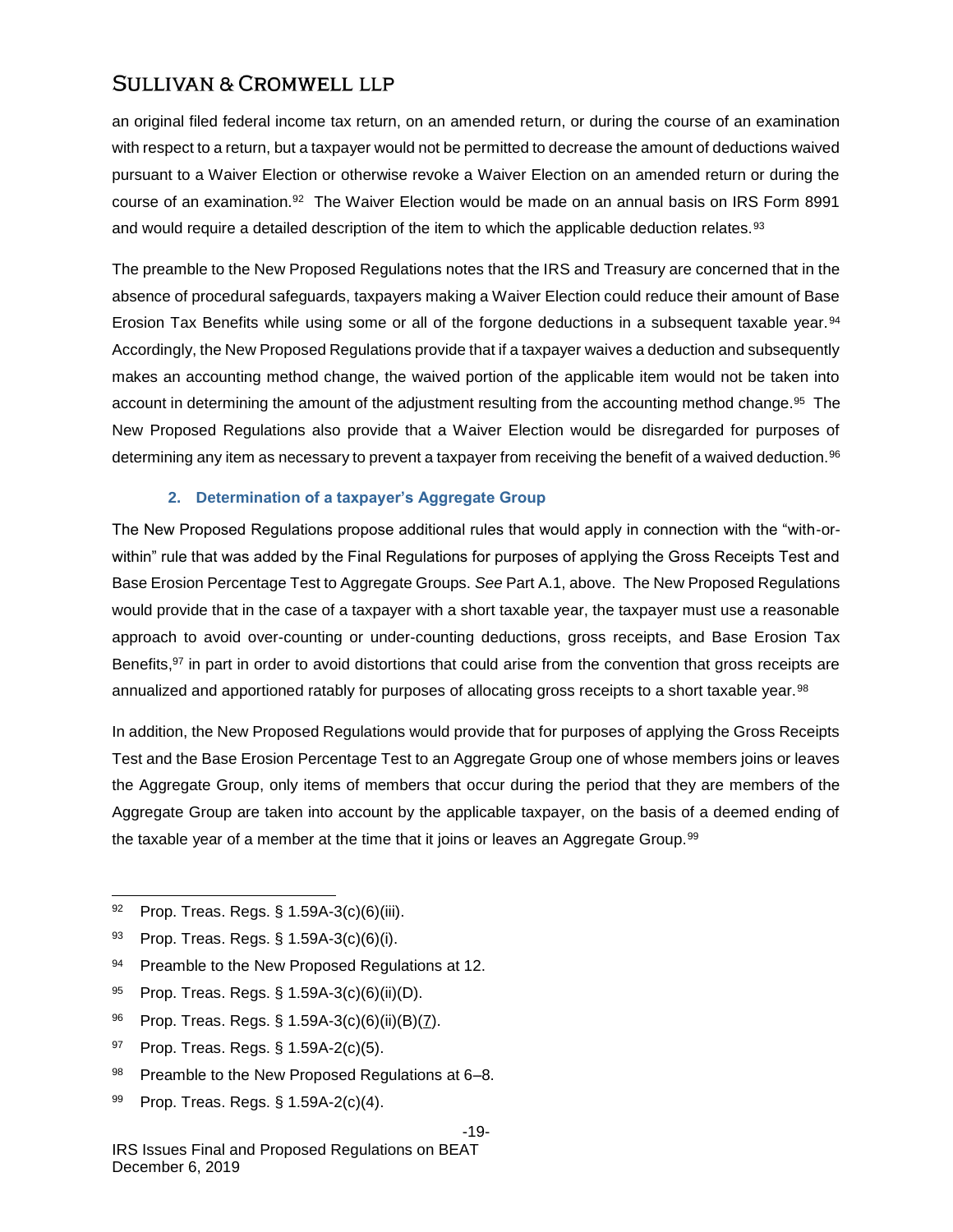### **3. Anti-abuse rules applicable to partnerships**

The New Proposed Regulations would add two additional BEAT anti-abuse rules: one such rule would provide that a taxpayer is treated as having a direct interest in a partnership if the taxpayer instead acquires a derivative on the partnership as part of a transaction, plan or arrangement that has a principal purpose of avoiding a Base Erosion Payment and the partnership interest (or partnership assets) would have resulted in a Base Erosion Payment had the taxpayer acquired the interest or asset directly.<sup>100</sup> The second proposed anti-abuse rule would provide that if a partnership receives or accrues income from a person not acting in a partner capacity and allocates such income to partners in a manner that does not change the economic arrangement of the partners but with a principal purpose of avoiding a Base Erosion Payment or reducing the amount of a Base Erosion Payment, then the taxpayer transacting with the partnership would determine its Base Erosion Payment as if the allocations had not been made and the items of income had been allocated proportionately.<sup>101</sup>

### **F. EFFECTIVE DATES AND COMMENT PERIOD**

The Final Regulations generally apply to taxable years ending on or after December 17, 2018. Taxpayers may apply the Final Regulations in their entirety for taxable years beginning after December 31, 2017 and ending before December 17, 2018.<sup>102</sup>

If finalized, the New Proposed Regulations would generally apply to taxable years beginning after the date that final regulations are published in the Federal Register.<sup>103</sup> Until finalization, taxpayers may rely on the New Proposed Regulations in their entirety for taxable years beginning after December 31, 2017.

The IRS requests comments on the New Proposed Regulations. Written or electronic comments to the New Proposed Regulations must be received by the IRS by February 4, 2020.

Questions regarding the Final Regulations and the New Proposed Regulations may be directed to any member of the Tax Group.

\* \* \*

Copyright © Sullivan & Cromwell LLP 2019

- <sup>101</sup> Prop. Treas. Regs. § 1.59A-9(b)(6).
- <sup>102</sup> Treas. Regs. § 1.59A-10.

<sup>100</sup> Prop. Treas. Regs. § 1.59A-9(b)(5).

<sup>&</sup>lt;sup>103</sup> Preamble to the New Proposed Regulations at 21.